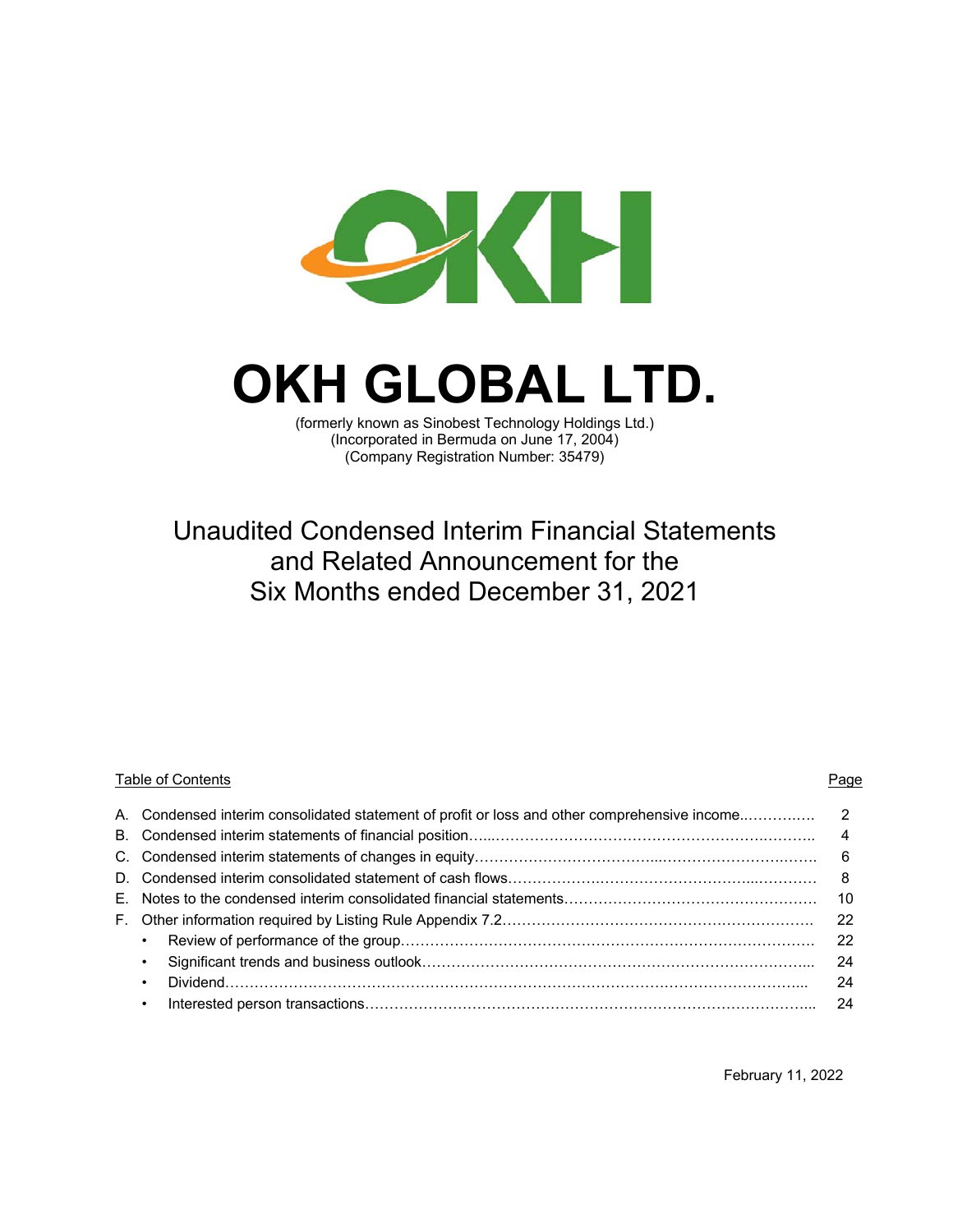

#### **A. CONDENSED INTERIM CONSOLIDATED STATEMENT OF PROFIT OR LOSS AND OTHER COMPREHENSIVE INCOME**

|                                     |                | Group                             |                                   |         |  |
|-------------------------------------|----------------|-----------------------------------|-----------------------------------|---------|--|
|                                     |                | <b>HYFY2022</b>                   | <b>HYFY2021</b>                   | change  |  |
|                                     |                | 6 months<br>ended<br>Dec 31, 2021 | 6 months<br>ended<br>Dec 31, 2020 |         |  |
|                                     | <b>Note</b>    | S\$'000                           | S\$'000                           |         |  |
| Revenue                             | 6              | 8,151                             | 8,091                             | 0.7%    |  |
| Cost of sales                       |                | (635)                             | (581)                             | 9.3%    |  |
| Gross profit                        |                | 7,516                             | 7,510                             | 0.1%    |  |
| Other income                        |                | 925                               | 552                               | 67.6%   |  |
| General and administrative expenses |                | (2, 333)                          | (2, 457)                          | $-5.0%$ |  |
| Finance costs                       |                | (1,898)                           | (1,999)                           | $-5.1%$ |  |
| Share of profits of associates      |                | 1,017                             | 1,108                             | $-8.2%$ |  |
| Profit before income tax            | $\overline{7}$ | 5,227                             | 4,714                             | 10.9%   |  |
| Income tax credit                   | 8              | 37                                |                                   | n.m.    |  |
| Profit for the period               |                | 5,264                             | 4,714                             | 11.7%   |  |
| Profit attributable to:             |                |                                   |                                   |         |  |
| Owners of the Company               |                | 5,264                             | 4,714                             | 11.7%   |  |
| Non-controlling interests           |                |                                   |                                   | n.m.    |  |
|                                     |                | 5,264                             | 4,714                             | 11.7%   |  |
|                                     |                |                                   |                                   |         |  |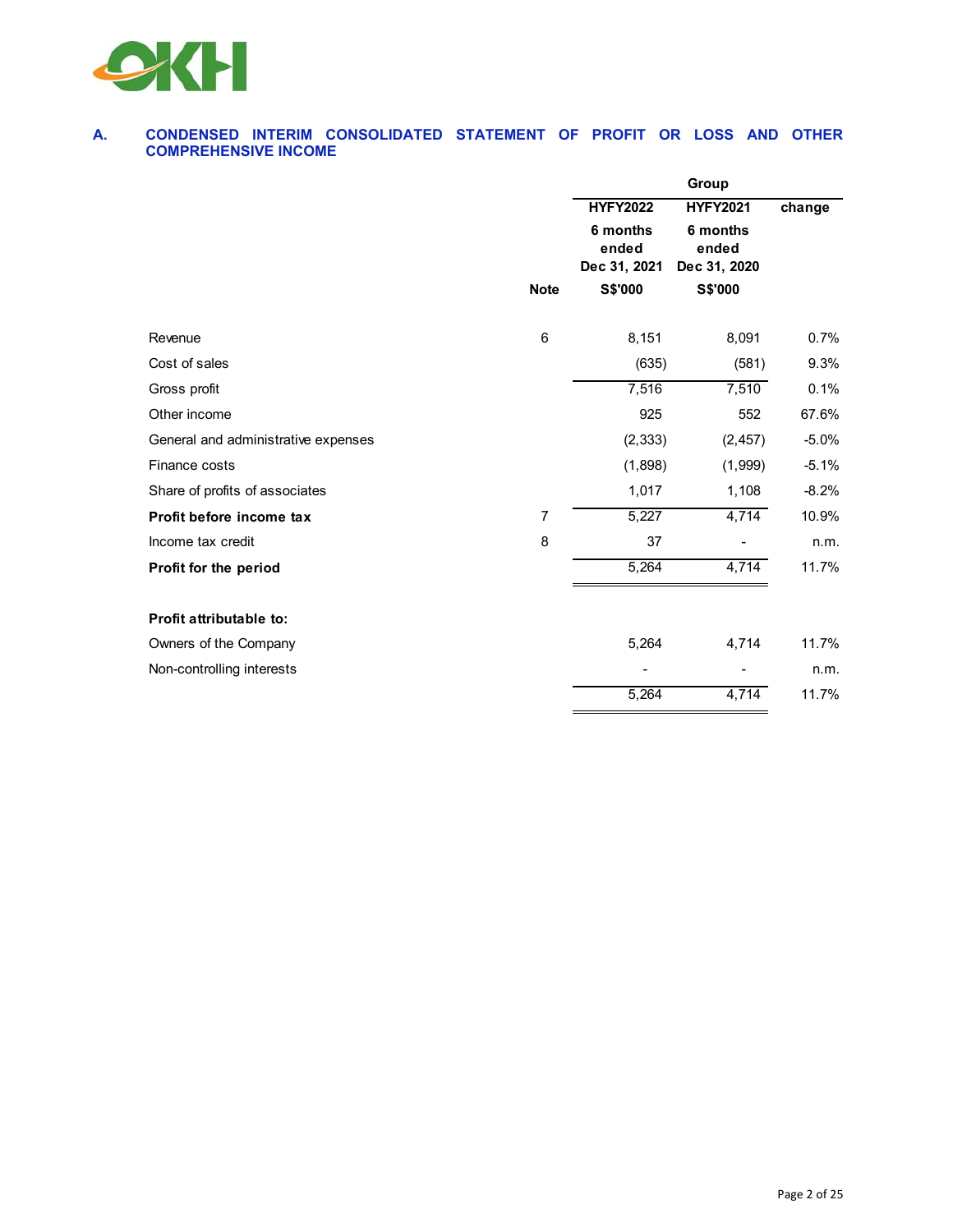

#### **A. CONDENSED INTERIM CONSOLIDATED STATEMENT OF PROFIT OR LOSS AND OTHER COMPREHENSIVE INCOME (CONT'D)**

|                                                                 |             | Group                                                |                                                      |          |  |  |
|-----------------------------------------------------------------|-------------|------------------------------------------------------|------------------------------------------------------|----------|--|--|
|                                                                 |             | <b>HYFY2022</b><br>6 months<br>ended<br>Dec 31, 2021 | <b>HYFY2021</b><br>6 months<br>ended<br>Dec 31, 2020 | change   |  |  |
|                                                                 | <b>Note</b> | S\$'000                                              | <b>S\$'000</b>                                       |          |  |  |
| Profit for the period                                           |             | 5,264                                                | 4,714                                                | 11.7%    |  |  |
| Other comprehensive (losses) income:                            |             |                                                      |                                                      |          |  |  |
| Item that may be reclassified subsequently<br>to profit or loss |             |                                                      |                                                      |          |  |  |
| Share of other comprehensive (loss) income of<br>associates     |             | (786)                                                | 1,045                                                | n.m.     |  |  |
| Other comprehensive (loss) income for the period                |             | (786)                                                | 1,045                                                | n.m.     |  |  |
| Total comprehensive income for the period                       |             | 4,478                                                | 5,759                                                | $-22.2%$ |  |  |
| Total comprehensive income attributable to:                     |             |                                                      |                                                      |          |  |  |
| Owners of the Company                                           |             | 4,478                                                | 5,759                                                | $-22.2%$ |  |  |
| Non-controlling interests                                       |             |                                                      |                                                      | n.m.     |  |  |
|                                                                 |             | 4,478                                                | 5,759                                                | $-22.2%$ |  |  |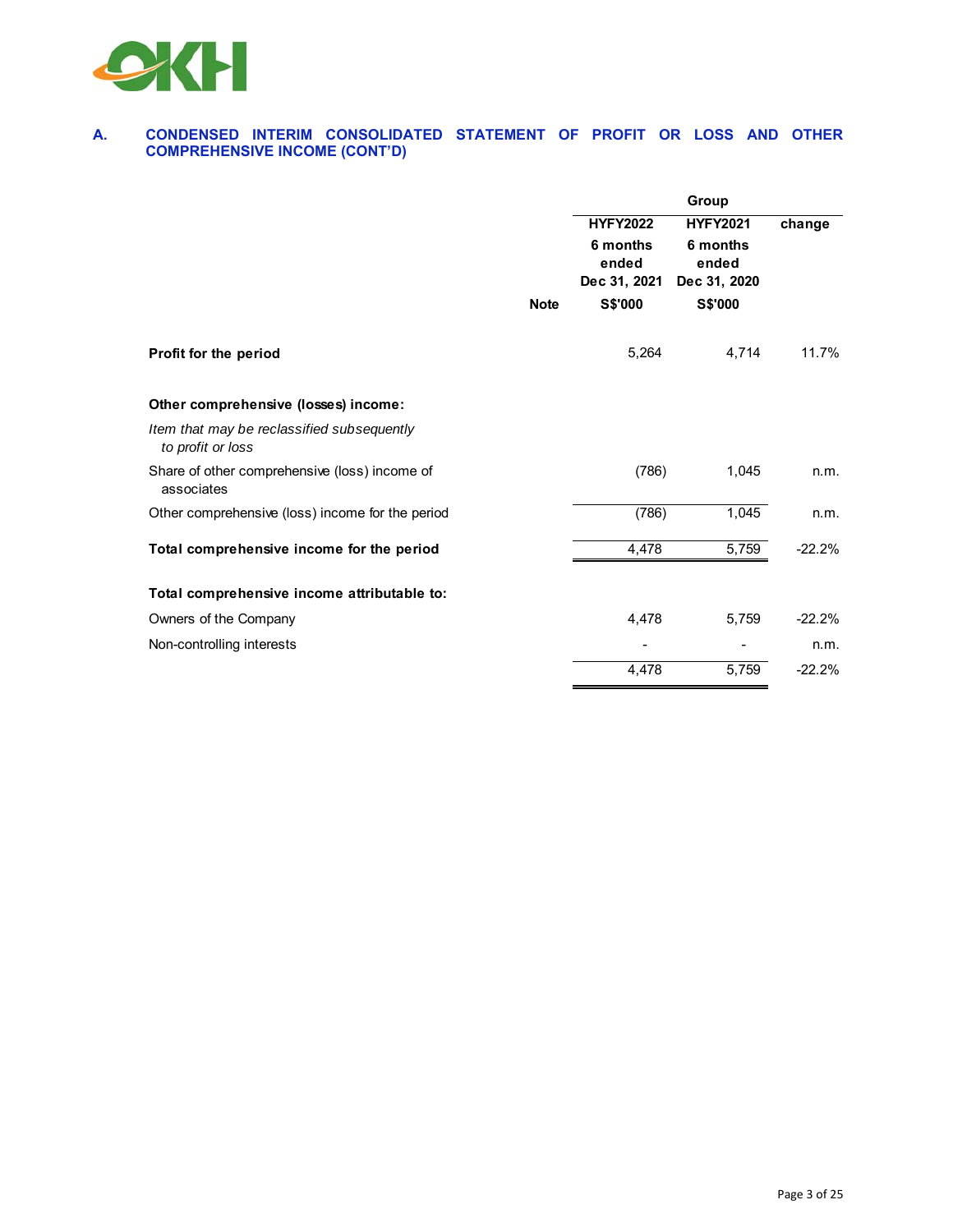

#### **B. CONDENSED INTERIM STATEMENTS OF FINANCIAL POSITION**

|                                                      |             | Group                   |                                    | Company                 |                                           |  |
|------------------------------------------------------|-------------|-------------------------|------------------------------------|-------------------------|-------------------------------------------|--|
|                                                      | <b>Note</b> | Dec 31, 2021<br>S\$'000 | Jun 30, 2021<br>S\$'000<br>Audited | Dec 31, 2021<br>S\$'000 | Jun 30, 2021<br><b>S\$'000</b><br>Audited |  |
| <b>ASSETS</b>                                        |             |                         |                                    |                         |                                           |  |
| <b>Current assets</b>                                |             |                         |                                    |                         |                                           |  |
| Cash and bank balances                               |             | 12,646                  | 10,617                             | 138                     | 79                                        |  |
| Trade and other receivables                          |             | 3,176                   | 3,540                              | 36,940                  | 36,213                                    |  |
| Properties for sale                                  | 9           | 2,592                   | 2,592                              |                         | L,                                        |  |
| Total current assets                                 |             | 18,414                  | 16,749                             | 37,078                  | 36,292                                    |  |
| Non-current assets                                   |             |                         |                                    |                         |                                           |  |
| Property, plant and equipment                        | 10          | 432                     | 38                                 |                         |                                           |  |
| Investment properties                                | 12          | 127,122                 | 128,600                            |                         |                                           |  |
| Investments in subsidiaries                          |             |                         |                                    | 10,000                  | 10,000                                    |  |
| Investment in joint venture                          |             |                         |                                    |                         |                                           |  |
| Investment in associates                             | 13          | 59,245                  | 59,014                             |                         |                                           |  |
| Financial asset at fair value through profit or loss | 14          | 9,000                   | 9,000                              |                         |                                           |  |
| Total non-current assets                             |             | 195,799                 | 196,652                            | 10,000                  | 10,000                                    |  |
| <b>Total assets</b>                                  |             | 214,213                 | 213,401                            | 47,078                  | 46,292                                    |  |
| <b>LIABILITIES AND EQUITY</b>                        |             |                         |                                    |                         |                                           |  |
| <b>Current liabilities</b>                           |             |                         |                                    |                         |                                           |  |
| Trade and other payables                             |             | 17,827                  | 8,888                              | 28,136                  | 19,041                                    |  |
| Lease liabilities                                    | 15          | 889                     | 3,308                              |                         |                                           |  |
| Loans due to a shareholder                           | 17          | 43,537                  |                                    | 43,537                  |                                           |  |
| <b>Bank loans</b>                                    | 16          | 20,540                  | 77,822                             |                         |                                           |  |
| Income tax payable                                   |             | 155                     | 155                                |                         |                                           |  |
| <b>Total current liabilities</b>                     |             | 82,948                  | 90,173                             | 71,673                  | 19,041                                    |  |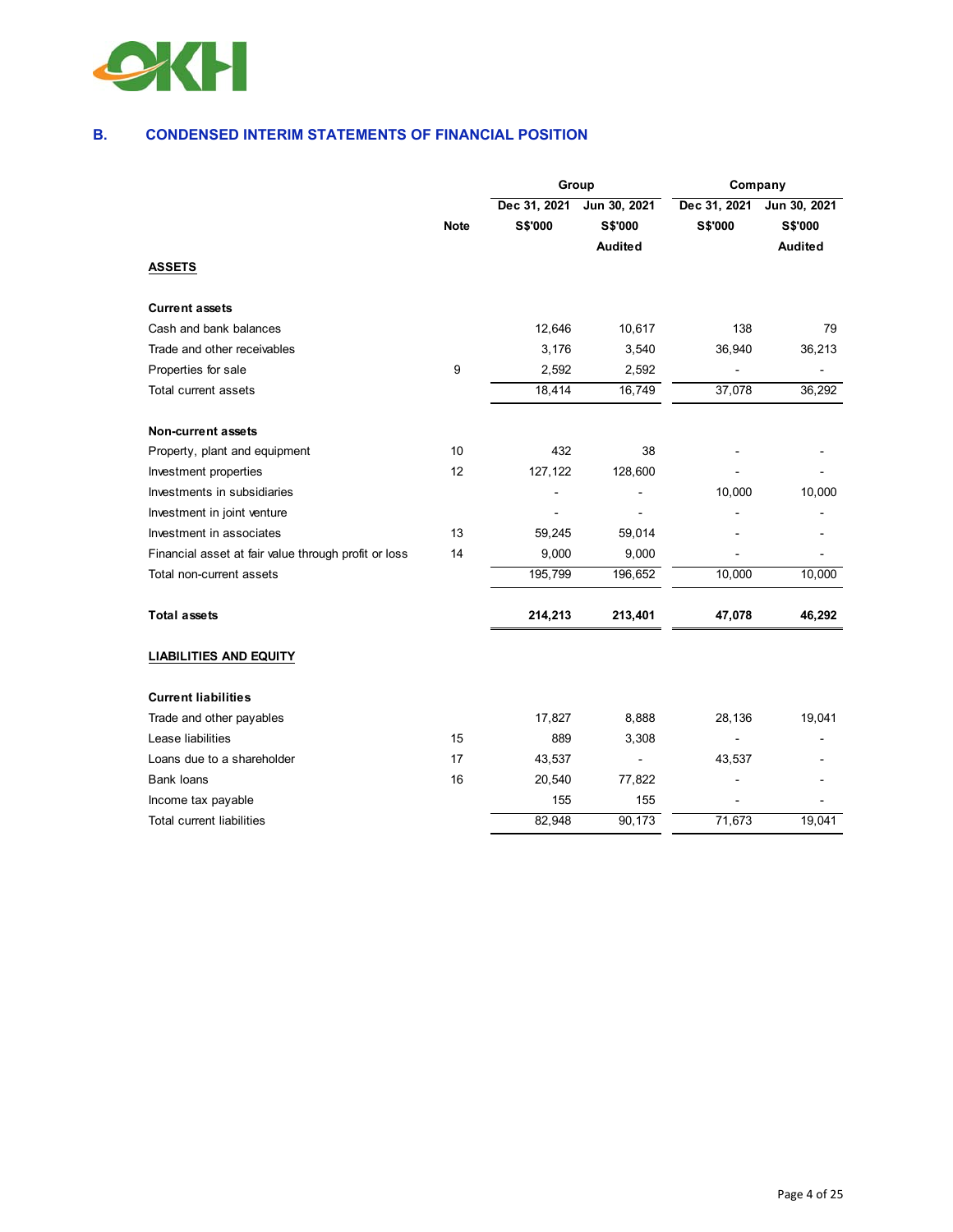

## **B. CONDENSED INTERIM STATEMENTS OF FINANCIAL POSITION (CONT'D)**

|                                                             |    |              | Group          | Company        |                |  |
|-------------------------------------------------------------|----|--------------|----------------|----------------|----------------|--|
|                                                             |    | Dec 31, 2021 | Jun 30, 2021   | Dec 31, 2021   | Jun 30, 2021   |  |
|                                                             |    | S\$'000      | <b>S\$'000</b> | <b>S\$'000</b> | <b>S\$'000</b> |  |
|                                                             |    |              | <b>Audited</b> |                | <b>Audited</b> |  |
| <b>Non-current liabilities</b>                              |    |              |                |                |                |  |
| Other payables                                              |    |              | 8,004          |                | 8,004          |  |
| Loans due to a shareholder                                  | 17 |              | 43,537         |                | 43,537         |  |
| Lease liabilities                                           | 15 | 222          | 29             |                |                |  |
| <b>Bank loans</b>                                           | 16 | 54,907       |                |                |                |  |
| Total non-current liabilities                               |    | 55,129       | 51,570         |                | 51,541         |  |
| <b>Total liabilities</b>                                    |    | 138,077      | 141,743        | 71,673         | 70,582         |  |
| Capital, reserves and non-controlling interests             |    |              |                |                |                |  |
| Share capital                                               | 18 | 27,916       | 27,916         | 8,936          | 8,936          |  |
| Share premium                                               |    | 69,304       | 69,304         | 72,155         | 72,155         |  |
| Contributed surplus                                         |    | 12,063       | 12,063         | 126,389        | 126,389        |  |
| <b>Translation reserves</b>                                 |    | (4, 779)     | (4, 141)       | (1, 491)       | (1, 491)       |  |
| Other reserves                                              |    | (330)        | (182)          |                |                |  |
| <b>Accumulated losses</b>                                   |    | (28, 338)    | (33,602)       | (230, 584)     | (230, 279)     |  |
| Equity attributable to owners of the Company                |    | 75,836       | 71,358         | (24, 595)      | (24, 290)      |  |
| Non-controlling interests                                   |    | 300          | 300            |                |                |  |
| Total equity (capital deficiency)                           |    | 76,136       | 71,658         | (24, 595)      | (24, 290)      |  |
| Total liabilities and equity (net of capital<br>deficiency) |    | 214,213      | 213,401        | 47,078         | 46,292         |  |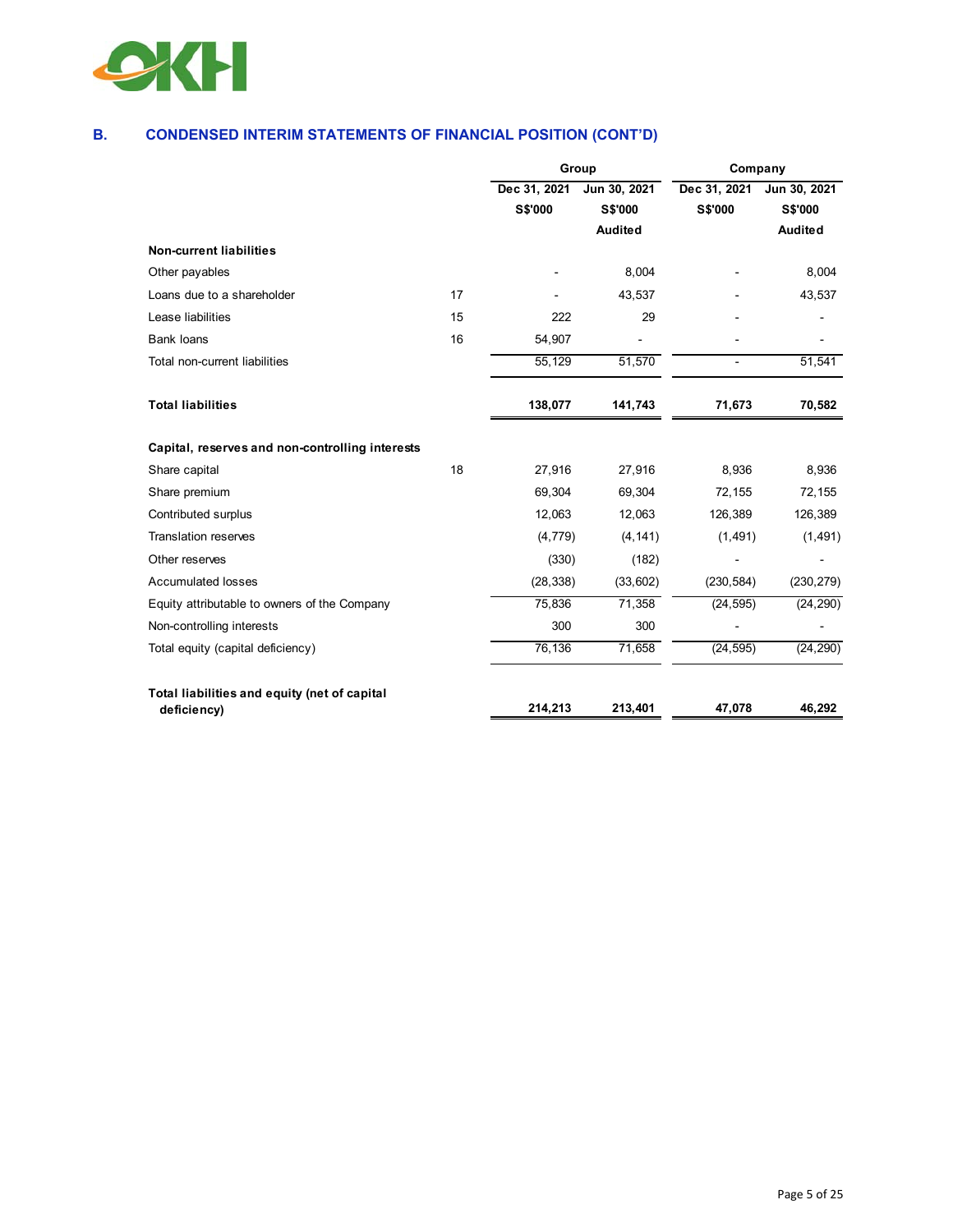

#### **C. CONDENSED INTERIM STATEMENTS OF CHANGES IN EQUITY**

|                                            | Attributable to owners of the Company |                         |                                           |          |                         |                       |         |                                  |                 |
|--------------------------------------------|---------------------------------------|-------------------------|-------------------------------------------|----------|-------------------------|-----------------------|---------|----------------------------------|-----------------|
|                                            | <b>Share</b><br>capital               | <b>Share</b><br>premium | <b>Contributed Translation</b><br>surplus | reserves | <b>Other</b><br>reserve | Accumulated<br>losses | Total   | Non-<br>controlling<br>interests | Total<br>equity |
| Group                                      | <b>S\$'000</b>                        | S\$'000                 | S\$'000                                   | S\$'000  | S\$'000                 | S\$'000               | S\$'000 | <b>S\$'000</b>                   | S\$'000         |
| Balance at July 1, 2020                    | 27,916                                | 69,304                  | 12,063                                    | (4, 582) | (476)                   | (37, 232)             | 66,993  | 300                              | 67,293          |
| Total comprehensive income for the period: |                                       |                         |                                           |          |                         |                       |         |                                  |                 |
| Profit for the period                      |                                       |                         |                                           |          |                         | 4,714                 | 4,714   |                                  | 4,714           |
| Other comprehensive income for the period  |                                       |                         |                                           | 897      | 148                     |                       | 1,045   |                                  | 1,045           |
| Total                                      |                                       |                         |                                           | 897      | 148                     | 4,714                 | 5,759   |                                  | 5,759           |
| Balance at Dcember 31, 2020                | 27,916                                | 69,304                  | 12,063                                    | (3,685)  | (328)                   | (32,518)              | 72,752  | 300                              | 73,052          |
| Balance at July 1, 2021                    | 27,916                                | 69,304                  | 12,063                                    | (4, 141) | (182)                   | (33, 602)             | 71,358  | 300                              | 71,658          |
| Total comprehensive income for the period: |                                       |                         |                                           |          |                         |                       |         |                                  |                 |
| Profit for the period                      |                                       |                         |                                           |          |                         | 5,264                 | 5,264   |                                  | 5,264           |
| Other comprehensive loss for the period    |                                       |                         | $\overline{\phantom{a}}$                  | (638)    | (148)                   |                       | (786)   |                                  | (786)           |
| Total                                      |                                       |                         |                                           | (638)    | (148)                   | 5,264                 | 4,478   |                                  | 4,478           |
| Balance at December 31, 2021               | 27,916                                | 69,304                  | 12,063                                    | (4, 779) | (330)                   | (28, 338)             | 75,836  | 300                              | 76,136          |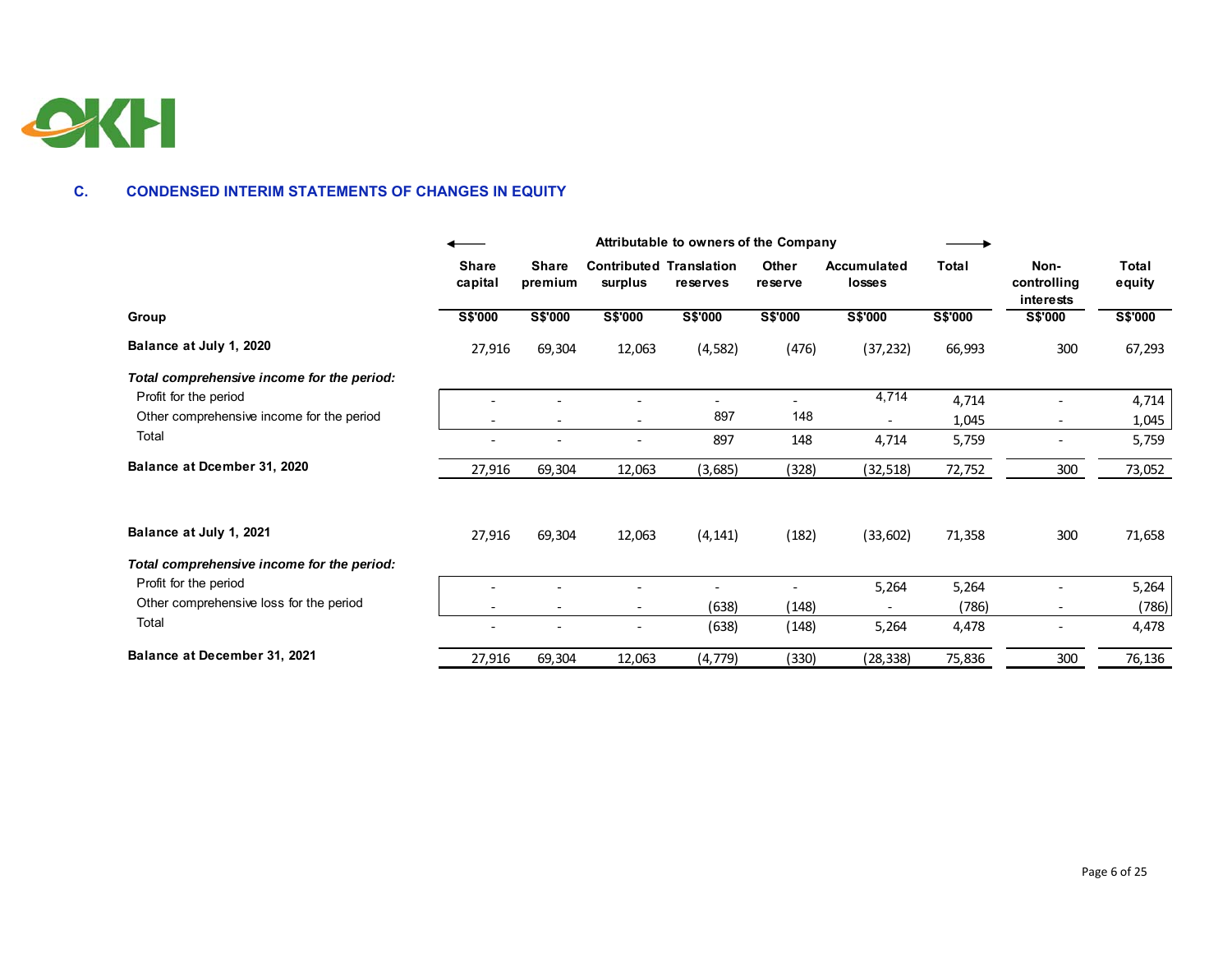

#### **C. CONDENSED INTERIM STATEMENTS OF CHANGES IN EQUITY (CONT'D)**

|                                                          | <b>Share</b><br>capital  | <b>Share</b><br>premium | <b>Contributed</b><br>surplus | <b>Translation</b><br>reserves | Accumulated<br>losses | <b>Total</b>   |
|----------------------------------------------------------|--------------------------|-------------------------|-------------------------------|--------------------------------|-----------------------|----------------|
| Company                                                  | <b>S\$'000</b>           | <b>S\$'000</b>          | <b>S\$'000</b>                | <b>S\$'000</b>                 | <b>S\$'000</b>        | <b>S\$'000</b> |
| Balance at July 1, 2020                                  | 8,936                    | 72,155                  | 126,389                       | (1,491)                        | (230,001)             | (24, 012)      |
| Loss for the period, representing total<br>comprehensive | $\overline{\phantom{0}}$ |                         |                               |                                | (366)                 | (366)          |
| Balance at Dcember 31, 2020                              | 8,936                    | 72,155                  | 126,389                       | (1, 491)                       | (230, 367)            | (24, 378)      |
| Balance at July 1, 2021                                  | 8.936                    | 72.155                  | 126.389                       | (1, 491)                       | (230, 279)            | (24, 290)      |
| Loss for the period, representing total<br>comprehensive |                          |                         |                               |                                | (305)                 | (305)          |
| Balance at December 31, 2021                             | 8,936                    | 72,155                  | 126,389                       | (1, 491)                       | (230, 584)            | (24, 595)      |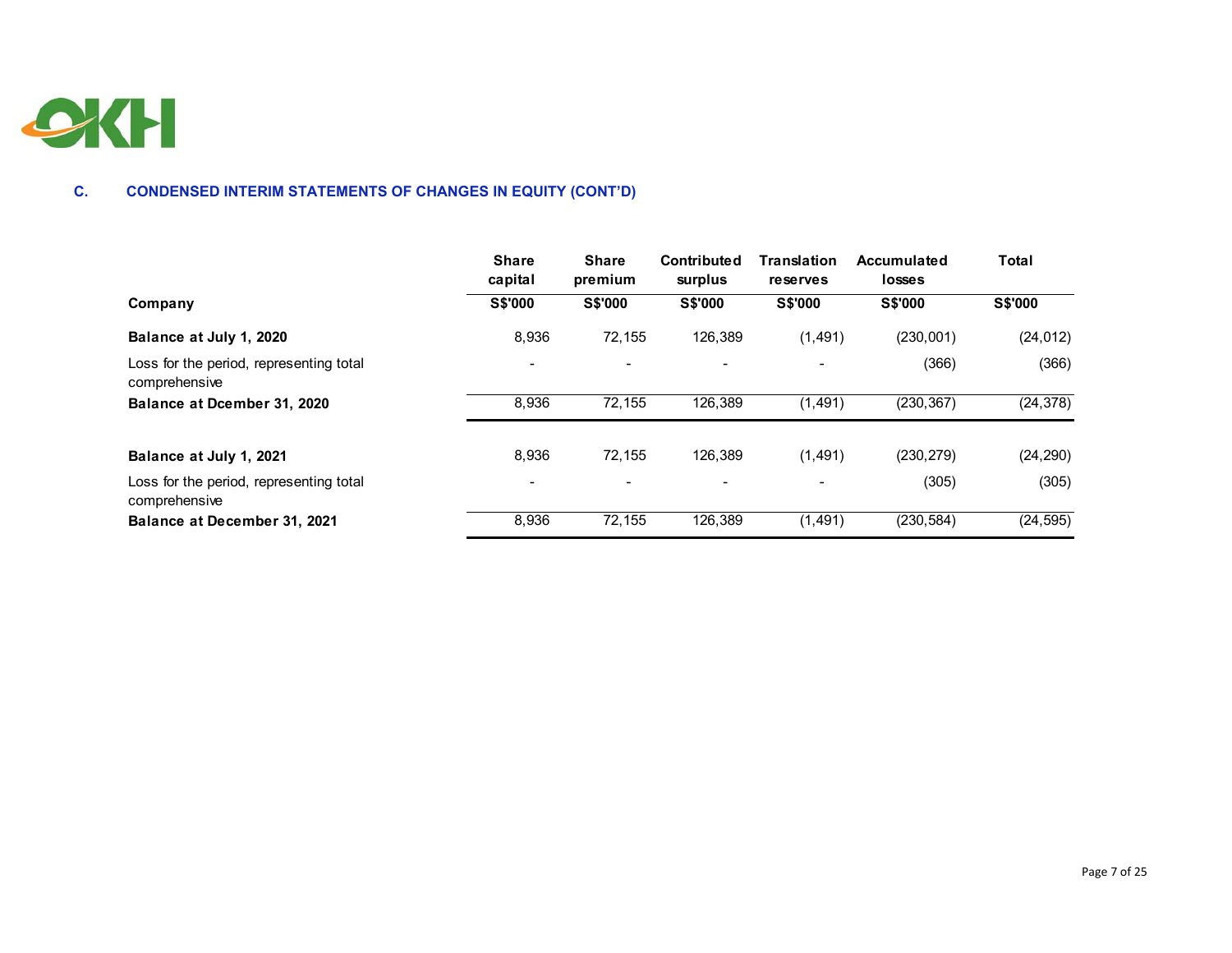

#### **D. CONDENSED INTERIM CONSOLIDATED STATEMENT OF CASH FLOWS**

|                                                         |                |                                              | Group                                        |  |  |
|---------------------------------------------------------|----------------|----------------------------------------------|----------------------------------------------|--|--|
|                                                         | <b>Note</b>    | 6 months<br>ended<br>Dec 31, 2021<br>S\$'000 | 6 months<br>ended<br>Dec 31, 2020<br>S\$'000 |  |  |
|                                                         |                |                                              |                                              |  |  |
| <b>Operating activities</b>                             |                |                                              |                                              |  |  |
| Profit for the period                                   |                | 5,264                                        | 4,714                                        |  |  |
| Adjustments for:                                        |                |                                              |                                              |  |  |
| Income tax credit                                       |                | (37)                                         |                                              |  |  |
| Bad debt expense                                        | $\overline{7}$ | 16                                           |                                              |  |  |
| Gain on disposal of property, plant and equipment       | 7              | (144)                                        |                                              |  |  |
| Loss on diposal of investment property                  |                | 19                                           |                                              |  |  |
| Depreciation of property, plant and equipment           | 10             | 52                                           | 5                                            |  |  |
| Interest expense                                        |                | 1,898                                        | 1,999                                        |  |  |
| Interest income                                         | $\overline{7}$ |                                              | (1)                                          |  |  |
| Share of (profits) losses of associates                 |                | (1,017)                                      | (1, 108)                                     |  |  |
| Operating cash flows before movement in working capital |                | 6,051                                        | 5,609                                        |  |  |
| Trade and other receivables                             |                | 348                                          | 243                                          |  |  |
| Trade and other payables                                |                | (111)                                        | (270)                                        |  |  |
| Cash generated from operations                          |                | 6,288                                        | $\overline{5,582}$                           |  |  |
| Income tax refund                                       |                | 37                                           | (104)                                        |  |  |
| Interest paid                                           |                | (853)                                        | (946)                                        |  |  |
| Net cash from operating activities                      |                | 5,472                                        | 4,532                                        |  |  |
| <b>Investing activities</b>                             |                |                                              |                                              |  |  |
| Purchase of property, plant and equipment               | 10             | (446)                                        |                                              |  |  |
| Proceeds from disposal of property, plant and equipment |                | 145                                          |                                              |  |  |
| Proceeds from sale of investment property               |                | 1,459                                        |                                              |  |  |
| Interest received                                       |                |                                              | 1                                            |  |  |
| Net cash (used in) from investing activities            |                | 1,158                                        | $\mathbf 1$                                  |  |  |
| <b>Financing activities</b>                             |                |                                              |                                              |  |  |
| Repayment of bank loans                                 |                | (2, 375)                                     | (493)                                        |  |  |
| Repayment of lease liabilities                          |                | (2, 226)                                     | (2,380)                                      |  |  |
| Net cash used in financing activities                   |                | (4,601)                                      | (2,873)                                      |  |  |
|                                                         |                |                                              |                                              |  |  |
| Net increase in cash and cash equivalents               |                | 2,029                                        | 1,660                                        |  |  |
| Cash and cash equivalents at beginning of the period    |                | 10,617                                       | 7,182                                        |  |  |
| Cash and cash equivalents at end of the period          |                | 12,646                                       | 8,842                                        |  |  |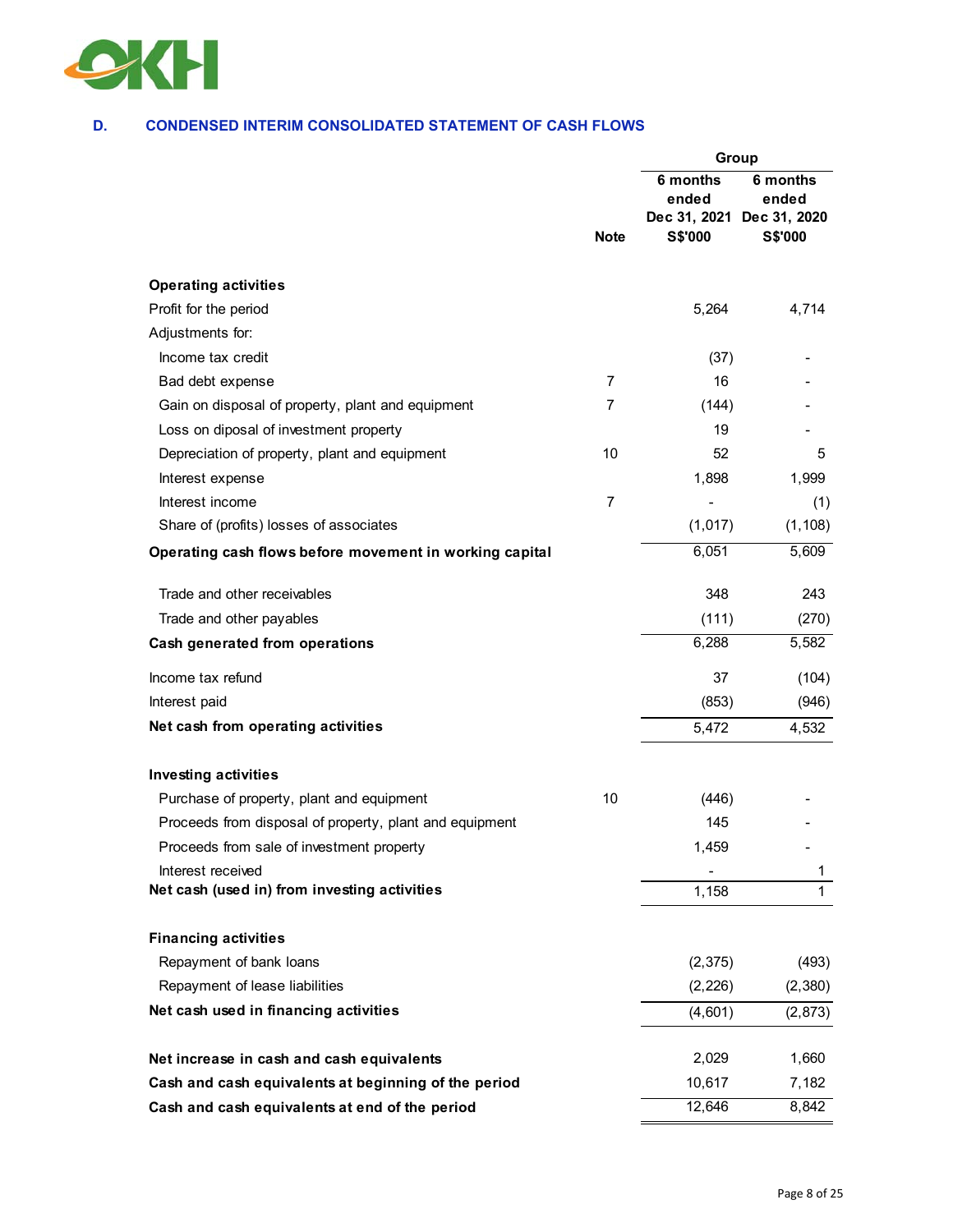

#### **E. NOTES TO THE CONDENSED INTERIM CONSOLIDATED FINANCIAL STATEMENTS**

#### **1. CORPORATE INFORMATION**

The Company is incorporated in Bermuda with its principal place of business and registered office at 701 Sims Drive, #02-06, LHK Building, Singapore 387383 and Clarendon House, 2 Church Street, Hamilton HM11 Bermuda respectively. The Company is listed on the Singapore Exchange Securities Trading Limited.

The principal activity of the Company is that of investment holding. The principal activities of the subsidiaries, are provision of construction services, property development and rental of investment properties.

#### **2. BASIS OF PREPARATION**

The condensed interim financial statements for the financial period ended December 31, 2021 have been prepared in accordance with IAS 34 *Interim Financial Reporting* issued by the International Accounting Standards Board. The condensed interim financial statements do not include all the information required for a complete set of financial statements. However, selected explanatory notes are included to explain events and transactions that are significant to an understanding of the changes in the Group's financial position and performance of the Group.

The accounting policies adopted are consistent with those of the previous financial year which were prepared in accordance with IFRSs, except for the adoption of new and amended standards as set out in Note 2.1.

The condensed interim financial statements are expressed in Singapore Dollars ("S\$").

#### **2.1. New and amended standards adopted by the Group**

On July 1, 2021, the Group and the Company adopted all the new and revised IFRS pronouncements that are relevant to its operations. The adoption of these new/revised IFRS pronouncements does not result in changes to the Group's and the Company's accounting policies and has no material effect on the disclosures or on the amounts reported for the current or prior years.

#### **2.2. Use of judgements and estimates**

In preparing the condensed interim financial statements, management has made judgements, estimates and assumptions that affect the application of accounting policies and the reported amounts of assets and liabilities, income and expense. Actual results may differ from these estimates.

The estimates and underlying assumptions are reviewed on an ongoing basis. Revisions to accounting estimates are recognised in the period in which the estimate is revised if the revision affects only that period, or in the period of the revision and future periods if the revision affects both current and future periods.

The significant judgements made by management in applying the Group's accounting policies and the key sources of estimation uncertainty were the same as those that applied to the last annual report.

Information about assumptions and estimation uncertainties that have a significant risk of resulting in a material adjustment to the carrying amounts of assets and liabilities within the next financial period are included in the following notes:

- Note 9 Carrying amounts of properties for sale
- Note 12 Valuation of investment properties
- Note 13 Valuation of investment in associates
- Note 14 Valuation of unquoted equity shares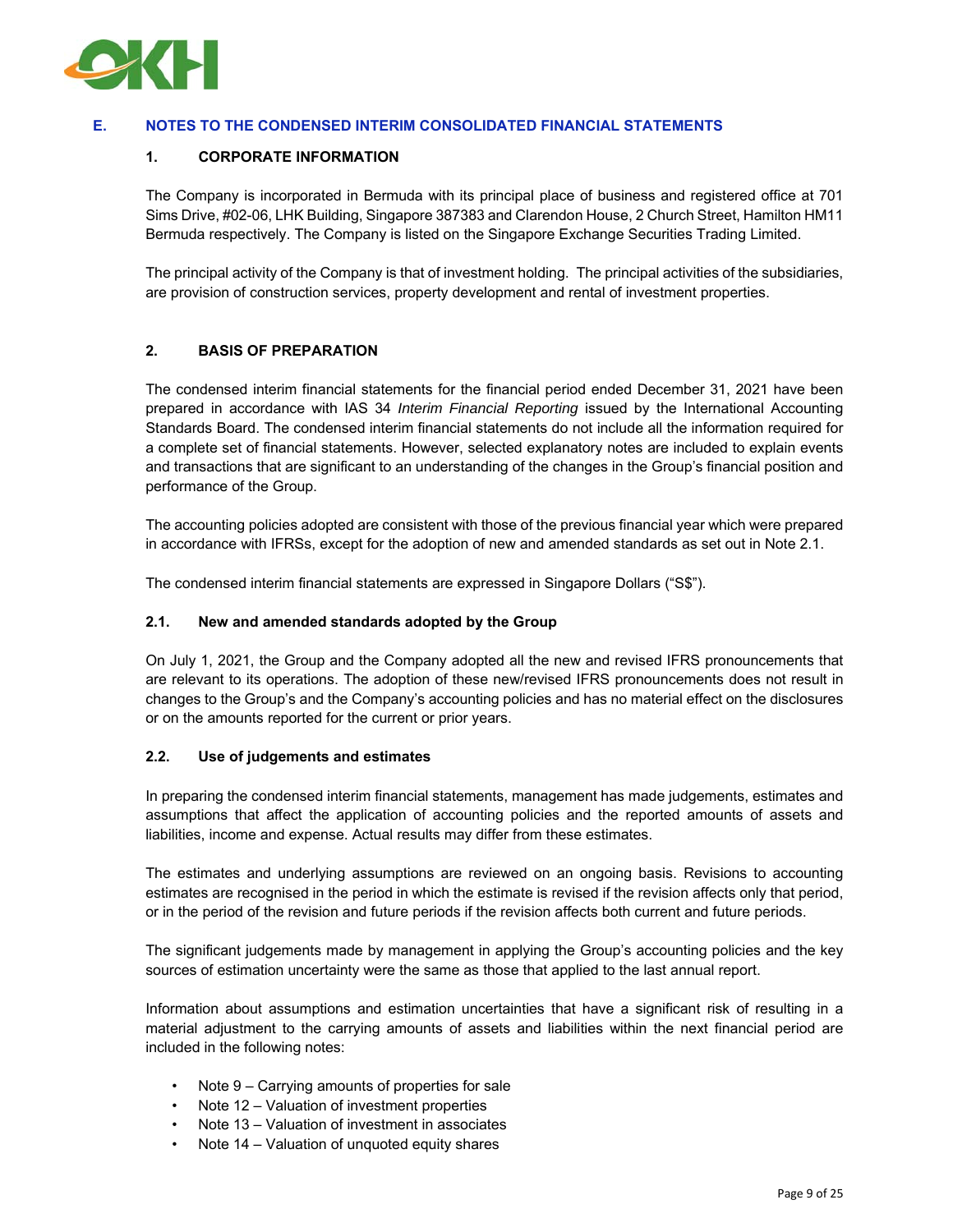

#### **2.2. Use of judgements and estimates (cont'd)**

Other information about assumptions and estimation uncertainties are discussed below.

#### Impairment in investments in subsidiaries

The Group assesses annually whether its investments in subsidiaries has any indication of impairment in accordance with its accounting policy. Management has carried out a review of the recoverable amount of the investment in subsidiaries having regard to the existing performance and the carrying value of the net tangible assets of the respective subsidiaries. Management has estimated that the net tangible assets of the respective subsidiaries approximate their fair values less cost to sell as the investment properties, if any, recorded in these subsidiaries' books are already measured at fair value. The remaining assets which are largely current together with the current liabilities approximate their respective fair values and non-current liabilities relate mainly to bank loans. Allowance for impairment is provided for, where necessary.

#### **3. SEASONAL OPERATIONS**

The Group's businesses are not affected significantly by seasonal or cyclical factors during the financial period.

#### **4. SEGMENT AND REVENUE INFORMATION**

Operating segments are aggregated into a single operating segment if they have similar economic characteristics. The Group's reportable operating segments are as follows:

- (i) Construction services: General builders and construction contractors and general engineering.
- (ii) Property development: Development of industrial properties.
- (iii) Property investment: Leasing of investment properties to generate rental income and to gain from the appreciation in the value of the properties in the long term.

These operating segments are reported in a manner consistent with internal reporting provided to the chief operating decision maker who is responsible for allocating resources and assessing performance of the operating segments.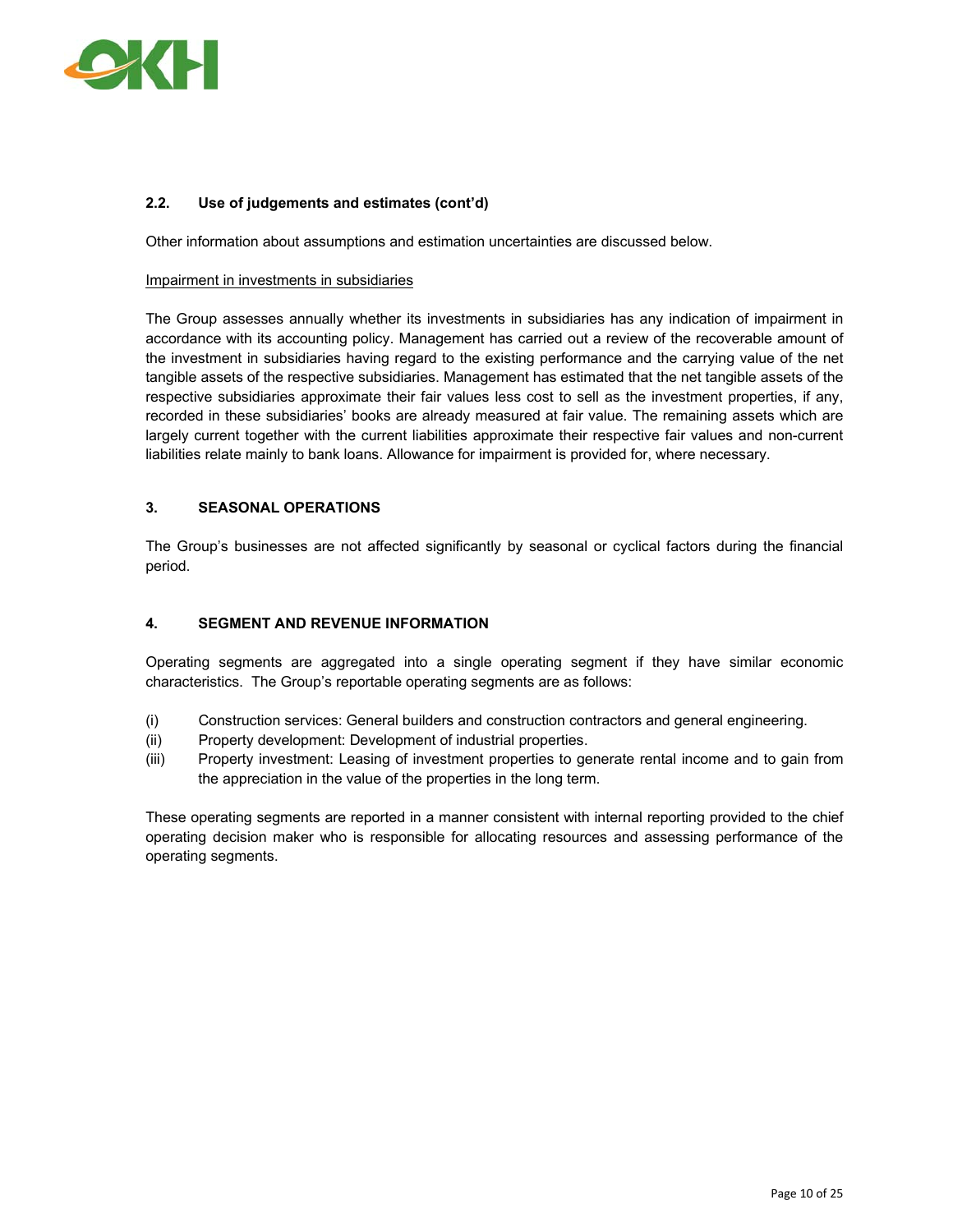

## **4. SEGMENT AND REVENUE INFORMATION (CONT'D)**

## **4.1. Reportable segments**

|                                                   | Construction<br>Services | Property<br>Development | Property<br>Investment | Eliminations | Total   |
|---------------------------------------------------|--------------------------|-------------------------|------------------------|--------------|---------|
|                                                   | \$'000                   | \$'000                  | \$'000                 | \$'000       | \$'000  |
| 6 months ended December 31,2021                   |                          |                         |                        |              |         |
| Revenue:                                          |                          |                         |                        |              |         |
| External customers, representing total<br>revenue | 76                       |                         | 8,075                  |              | 8,151   |
| <b>Total revenue</b>                              | 76                       |                         | 8,075                  |              | 8,151   |
| <b>Results</b>                                    | 119                      | (14)                    | 7,338                  | (71)         | 7,372   |
| Unallocated expenses                              |                          |                         |                        |              | (247)   |
| Finance costs                                     |                          |                         |                        |              | (1,898) |
| Profit before tax                                 |                          |                         |                        |              | 5,227   |
| Income tax credit                                 |                          |                         |                        |              | 37      |
| Profit for the period                             |                          |                         |                        |              | 5,264   |
| 6 months ended December 31,2020                   |                          |                         |                        |              |         |
| Revenue:                                          |                          |                         |                        |              |         |
| External customers, representing total<br>revenue | 36                       |                         | 8,054                  |              | 8,091   |
| <b>Total revenue</b>                              | 36                       |                         | 8,054                  |              | 8,091   |
| <b>Results</b>                                    | 78                       | (14)                    | 7,218                  | (136)        | 7,147   |
| Unallocated expenses                              |                          |                         |                        |              | (434)   |
| Finance costs                                     |                          |                         |                        |              | (1,999) |
| Profit before tax                                 |                          |                         |                        |              | 4,714   |
| Income tax expense                                |                          |                         |                        |              |         |
| Profit for the period                             |                          |                         |                        |              | 4,714   |
|                                                   |                          |                         |                        |              |         |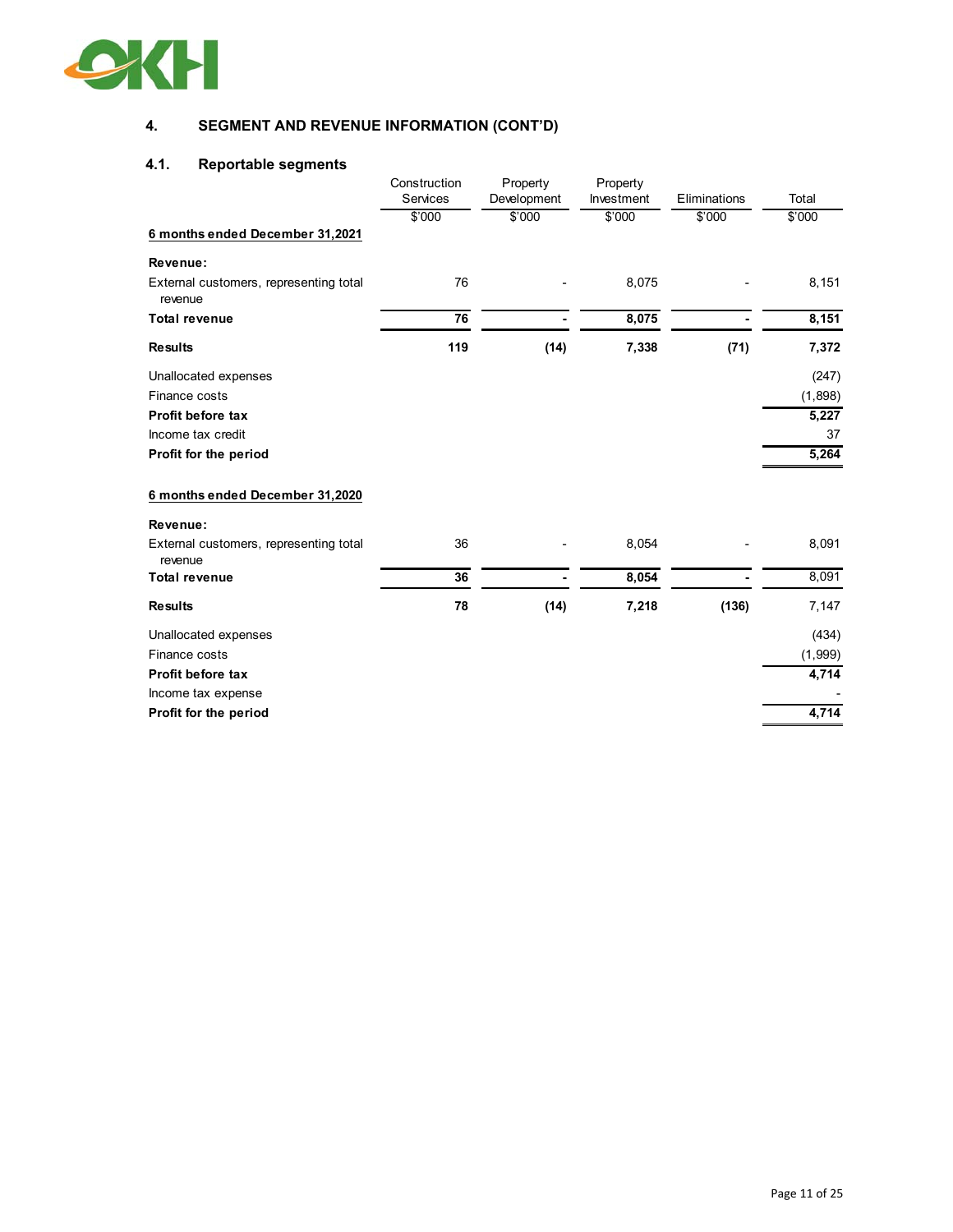

## **4. SEGMENT AND REVENUE INFORMATION (CONT'D)**

## **4.1. Reportable segments (cont'd)**

|                                       | Construction<br>Services | Property<br>Development | Property<br>Investment | Total   |
|---------------------------------------|--------------------------|-------------------------|------------------------|---------|
|                                       | \$'000                   | \$'000                  | \$'000                 | \$'000  |
| Dec 31, 2021                          |                          |                         |                        |         |
| Segment assets:                       |                          |                         |                        |         |
| Total segment assets                  | 2,084                    | 2,592                   | 199,735                | 204,412 |
| Unallocated assets                    |                          |                         |                        | 9,801   |
| <b>Total consolidated assets</b>      |                          |                         |                        | 214,213 |
| <b>Segment liabilities:</b>           |                          |                         |                        |         |
| Total segment liabilities             | 1,866                    |                         | 83,293                 | 85,159  |
| Unallocated liabilities               |                          |                         |                        | 52,918  |
| <b>Total consolidated liabilities</b> |                          |                         |                        | 138,077 |
| Jun 30, 2021                          |                          |                         |                        |         |
| Segment assets:                       |                          |                         |                        |         |
| Total segment assets                  | 1,503                    | 2,592                   | 199,578                | 203,673 |
| Unallocated assets                    |                          |                         |                        | 9,728   |
| <b>Total consolidated assets</b>      |                          |                         |                        | 213,401 |
| <b>Segment liabilities:</b>           |                          |                         |                        |         |
| Total segment liabilities             | 1,671                    |                         | 88,021                 | 89,692  |
| Unallocated liabilities               |                          |                         |                        | 52,051  |
| <b>Total consolidated liabilities</b> |                          |                         |                        | 141,743 |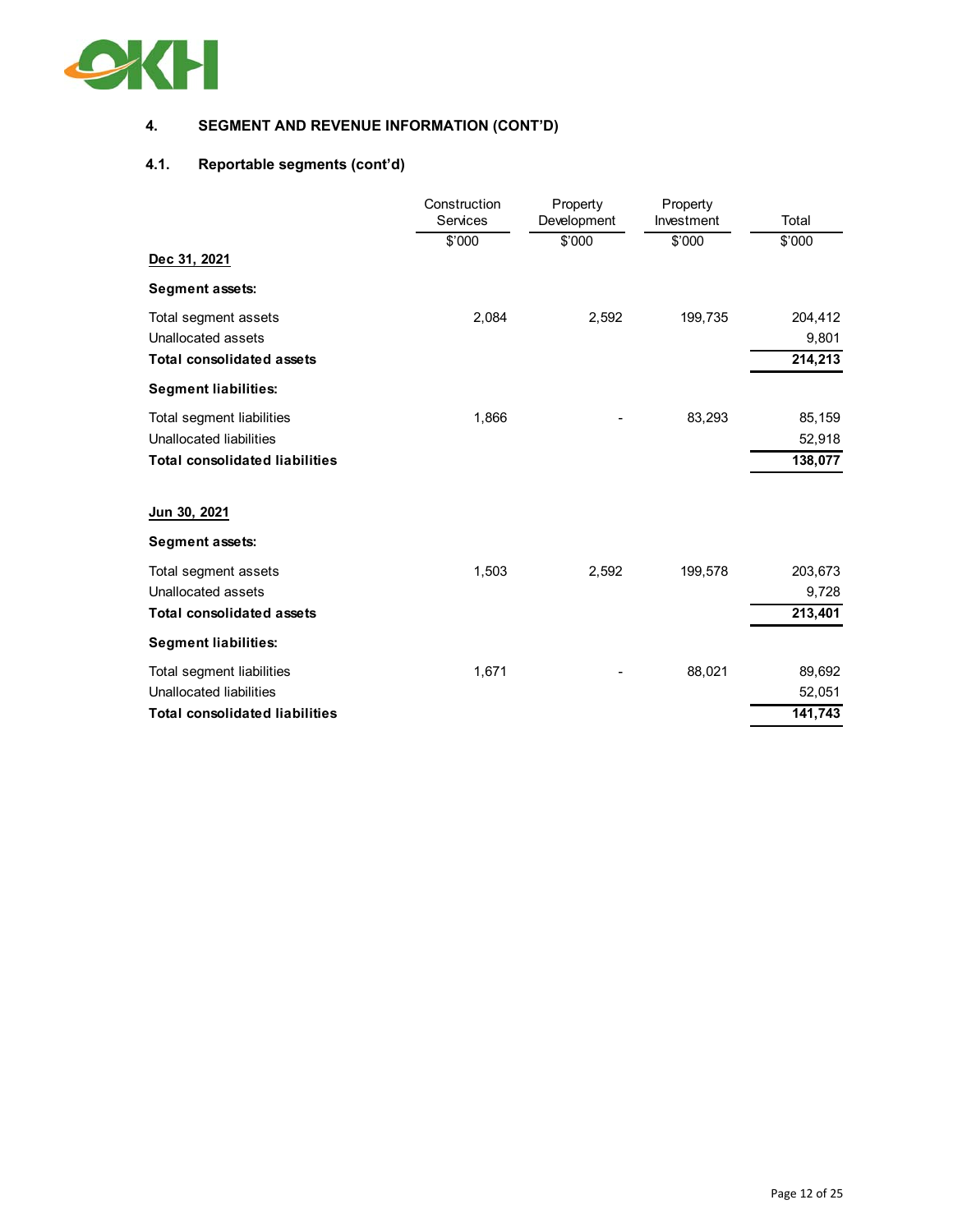

#### **5. FINANCIAL ASSETS AND FINANCIAL LIABILITIES**

The following table sets out the financial instruments as at the end of the reporting period:

|                                                                        | <b>Group</b>         |                         | Company              |                         |  |
|------------------------------------------------------------------------|----------------------|-------------------------|----------------------|-------------------------|--|
|                                                                        | December 31,<br>2021 | <b>June 30,</b><br>2021 | December 31,<br>2021 | <b>June 30,</b><br>2021 |  |
|                                                                        | S\$'000              | S\$'000                 | S\$'000              | S\$'000                 |  |
| <b>Financial assets</b>                                                |                      |                         |                      |                         |  |
| At amortised cost:                                                     |                      |                         |                      |                         |  |
| Cash and bank balances                                                 | 12,646               | 10,617                  | 138                  | 79                      |  |
| Trade and other receivables                                            | 2,567                | 2,869                   | 36,868               | 36,168                  |  |
| At fair value through profit or loss:<br>Financial asset at fair value |                      |                         |                      |                         |  |
| through profit or loss                                                 | 9,000                | 9,000                   |                      |                         |  |
|                                                                        | 24,213               | 22,488                  | 37,006               | 36,247                  |  |
| <b>Financial liabilities</b>                                           |                      |                         |                      |                         |  |
| At amortised cost:                                                     |                      |                         |                      |                         |  |
| Bank loans and overdrafts                                              | 75,447               | 77,822                  |                      |                         |  |
| Trade and other payables                                               | 16,228               | 15,368                  | 28,138               | 27,045                  |  |
| Lease liabilities                                                      | 1,111                | 3,337                   |                      |                         |  |
| Loans due to a shareholder                                             | 43,537               | 43,537                  | 43,537               | 43,537                  |  |
|                                                                        | 136,323              | 140,064                 | 71,675               | 70,582                  |  |

#### **6. REVENUE**

|                                    |                                        | Group                                  |  |  |  |  |
|------------------------------------|----------------------------------------|----------------------------------------|--|--|--|--|
|                                    | 6 months ended<br>December 31,<br>2021 | 6 months ended<br>December 31,<br>2020 |  |  |  |  |
|                                    | S\$'000                                | S\$'000                                |  |  |  |  |
| Type of goods and services         |                                        |                                        |  |  |  |  |
| Revenue from construction services | 76                                     | 36                                     |  |  |  |  |
| Rental income                      | 6,241                                  | 6,383                                  |  |  |  |  |
| Rental related income              | 1,834                                  | 1,672                                  |  |  |  |  |
|                                    | 8,151                                  | 8,091                                  |  |  |  |  |
| Timing of revenue recognition      |                                        |                                        |  |  |  |  |
| Over time                          | 1.834                                  | 1.672                                  |  |  |  |  |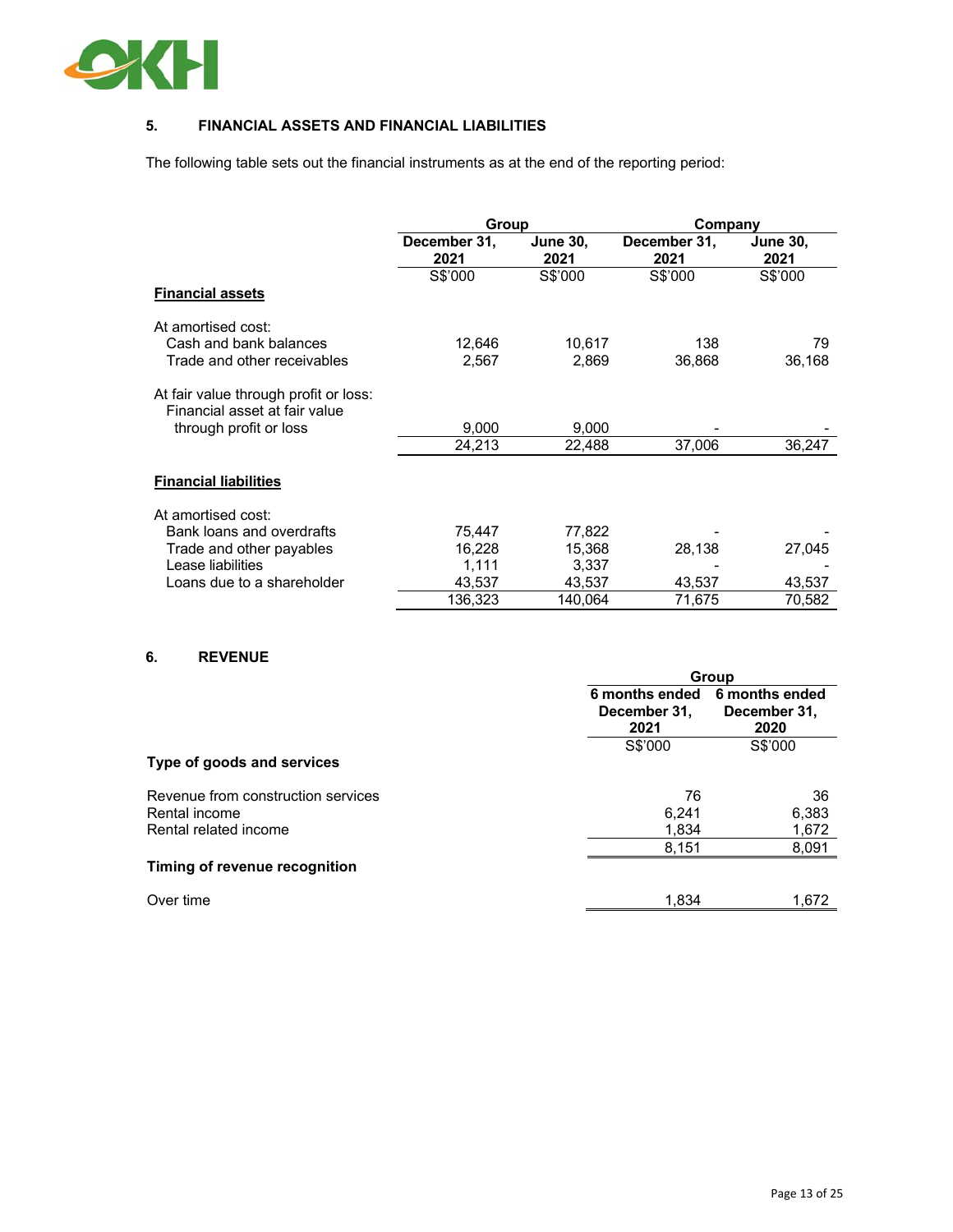

#### **7. PROFIT BEFORE INCOME TAX**

The following significant items have been included in arriving at profit before income tax:

|                                                   | Group                             |                                   |  |  |
|---------------------------------------------------|-----------------------------------|-----------------------------------|--|--|
|                                                   | 6 months<br>ended<br>December 31, | 6 months<br>ended<br>December 31, |  |  |
|                                                   | 2021                              | 2020                              |  |  |
|                                                   | S\$'000                           | S\$'000                           |  |  |
| Depreciation of property, plant and equipment     | 52                                | 5                                 |  |  |
| Bad debt expense                                  | 16                                |                                   |  |  |
| Loss on sale of investment property               | 19                                |                                   |  |  |
| Gain on disposal of property, plant and equipment | (144)                             |                                   |  |  |
| Interest income                                   |                                   | (1)                               |  |  |
| Grant income                                      | (599)                             | (515)                             |  |  |
| Grant expenses                                    |                                   | 188                               |  |  |
| Employee benefits expense                         | 1,058                             | 1,136                             |  |  |

#### **8. INCOME TAX CREDIT**

|                                                                  | Group                                     |                                           |
|------------------------------------------------------------------|-------------------------------------------|-------------------------------------------|
|                                                                  | 6 months<br>ended<br>December 31,<br>2021 | 6 months<br>ended<br>December 31,<br>2020 |
|                                                                  | S\$'000                                   | S\$'000                                   |
| Underprovision of current tax in prior year<br>Income tax refund | 155<br>(191)                              |                                           |
|                                                                  | (36)                                      |                                           |

#### **9. PROPERTIES FOR SALE**

|                                                                | Group                |                         |  |
|----------------------------------------------------------------|----------------------|-------------------------|--|
|                                                                | December 31,<br>2021 | <b>June 30,</b><br>2021 |  |
|                                                                | S\$'000              | S\$'000                 |  |
| Cost incurred for properties for sale                          | 311,141              | 311.141                 |  |
| Less: Allowance for diminution in value                        | (892)                | (892)                   |  |
| Cost of units of property recognised as cost of sales, to date | (182, 943)           | (182, 943)              |  |
| Transferred to investment property, to date                    | (124, 714)           | (124,714)               |  |
| Net properties for sale                                        | 2.592                | 2,592                   |  |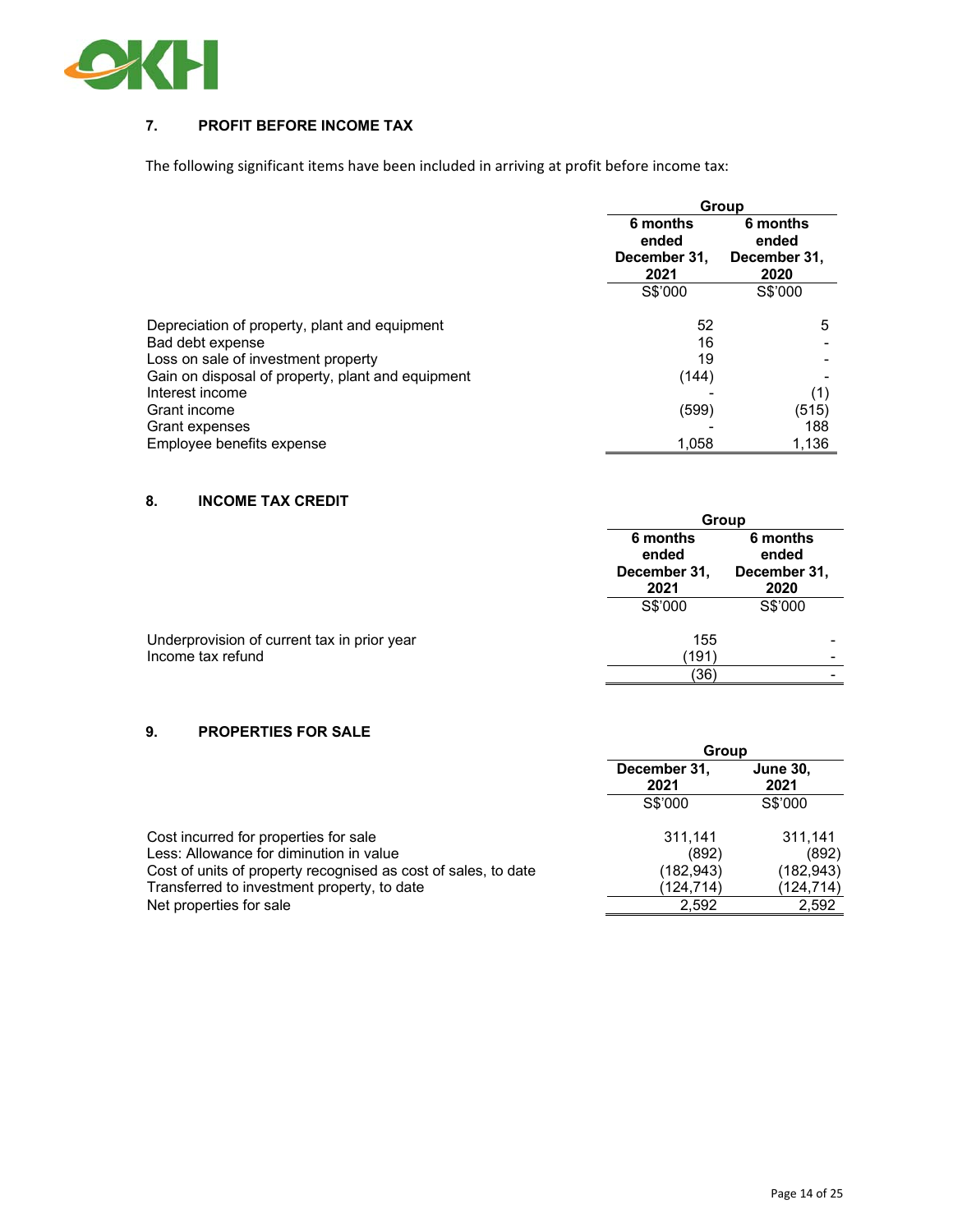

#### Movement in the allowance of diminution in value

|                                              | Group                |                         |  |
|----------------------------------------------|----------------------|-------------------------|--|
|                                              | December 31,<br>2021 | <b>June 30,</b><br>2021 |  |
|                                              | S\$'000              | S\$'000                 |  |
| Balance at beginning of the year             | 892                  | 8,394                   |  |
| Charge to profit or loss (Note 7)            |                      | 96                      |  |
| Transferred to investment property (Note 12) |                      | (7,598)                 |  |
| Balance at end of the year                   | 892                  | 892                     |  |
|                                              |                      |                         |  |

The aggregate carrying amount of properties for sale is disclosed is stated at the lower of cost and net realisable value, assessed on an individual project basis. When it is probable that the total project costs will exceed the total projected revenue net of selling expenses, i.e. net realisable value, the amount in excess of net realisable value is recognised as an expense immediately.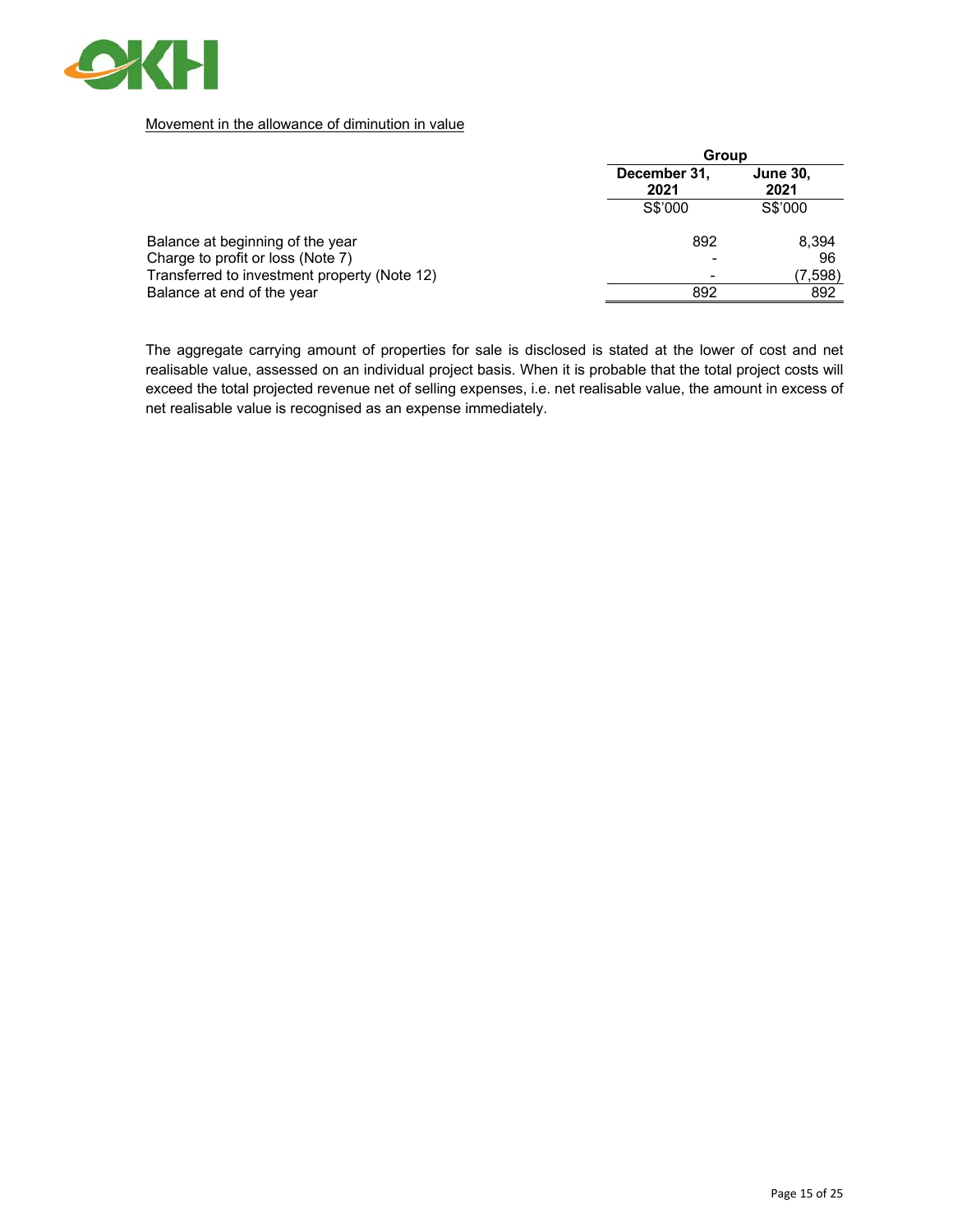

#### **10. PROPERTY, PLANT AND EQUIPMENT**

|                             |           |                          |          | Office       |                          |         |
|-----------------------------|-----------|--------------------------|----------|--------------|--------------------------|---------|
|                             | Computer  |                          | Motor    | equipment    |                          |         |
|                             | equipment | Machinery                | vehicles | and fittings | Renovation               | Total   |
| Group                       | S\$'000   | S\$'000                  | S\$'000  | S\$'000      | S\$'000                  | S\$'000 |
| Cost:                       |           |                          |          |              |                          |         |
| At July 1, 2020             | 395       | 383                      | 1,101    | 273          | 220                      | 2,372   |
| Additions                   | 15        |                          |          |              |                          | 15      |
| At June 30, 2021            | 410       | 383                      | 1,101    | 273          | 220                      | 2,387   |
| Additions                   |           |                          | 446      |              |                          | 446     |
| Disposals                   |           | $\overline{\phantom{a}}$ | (493)    |              | $\overline{\phantom{a}}$ | (493)   |
| At December 31, 2021        | 410       | 383                      | 1,054    | 273          | 220                      |         |
| Accumulated depreciation:   |           |                          |          |              |                          |         |
| At July 1, 2020             | 366       | 383                      | 1,101    | 268          | 220                      | 2,338   |
| Depreciation for the year   | 10        |                          |          |              |                          | 11      |
| At June 30, 2021            | 376       | 383                      | 1,101    | 269          | 220                      | 2,349   |
| Depreciation for the period | 7         |                          | 45       |              |                          | 52      |
| Disposals                   |           | $\overline{\phantom{a}}$ | (493)    |              |                          | (493)   |
| At December 31, 2021        | 383       | 383                      | 653      | 269          | 220                      | 1,908   |
| Carrying amount:            |           |                          |          |              |                          |         |
| At June 30, 2021            | 34        |                          |          | 4            |                          | 38      |
| At December 31, 2021        | 27        |                          | 401      | 4            | $\overline{\phantom{a}}$ | 432     |

Right-of-use assets acquired under leasing arrangements are presented together with the owned assets of the same class. Details of such leased assets are disclosed in Note 11.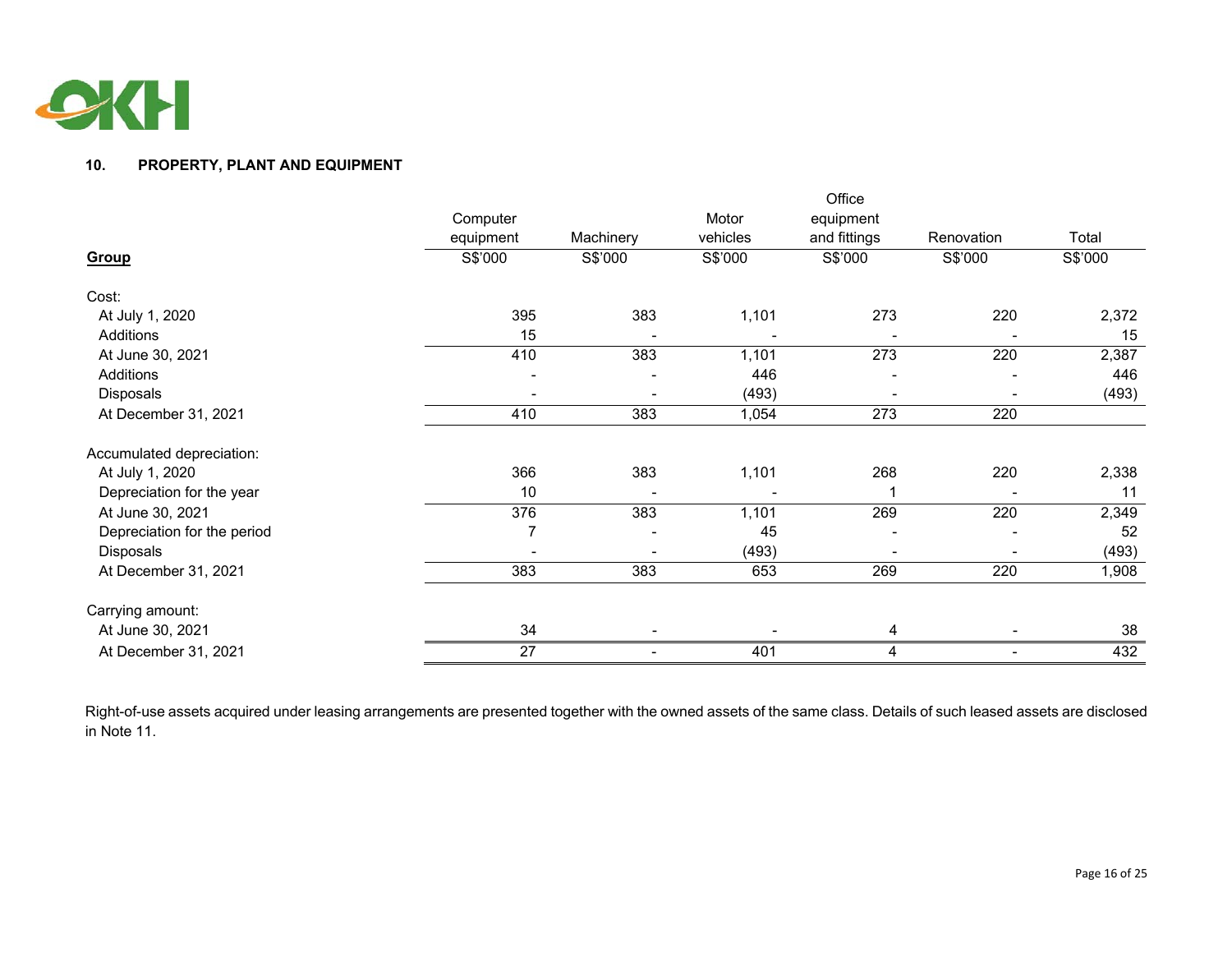

#### **11. RIGHT-OF-USE ASSETS**

The Group leases computer equipment and motor vehicle on finance lease. The lease term ranges from 1 – 7 years.

|                                   | Motor    | Computer  |         |
|-----------------------------------|----------|-----------|---------|
|                                   | vehicles | equipment | Total   |
|                                   | S\$'000  | S\$'000   | S\$'000 |
| Cost:                             |          |           |         |
| At July 1, 2020 and June 30, 2021 | 6        | 26        | 32      |
| Addition                          | 446      |           | 446     |
| At December 31, 2021              | 452      | 26        | 478     |
| Accumulated depreciation:         |          |           |         |
| At June 30, 2020                  | 6        | 6         | 12      |
| Depreciation for the year         |          | 6         | 6       |
| At June 30, 2021                  | 6        | 12        | 18      |
| Depreciation for the period       | 45       | 3         | 48      |
| At December 31, 2021              | 51       | 15        | 66      |
| Carrying amount:                  |          |           |         |
| At June 30, 2021                  |          | 14        | 14      |
| At December 31, 2021              | 401      | 11        | 412     |

#### **12. INVESTMENT PROPERTIES**

|                                                          | <b>Group</b>         |                         |  |
|----------------------------------------------------------|----------------------|-------------------------|--|
|                                                          | December 31,<br>2021 | <b>June 30,</b><br>2021 |  |
|                                                          | S\$'000              | S\$'000                 |  |
| At fair value                                            |                      |                         |  |
| Balance at beginning of the year                         | 128,600              | 125,863                 |  |
| Transfer from properties for sale (Note 9)               |                      | 9,348                   |  |
| Sale of investment properties during the year            | (1, 478)             | (1,000)                 |  |
| Change in fair value included in profit or loss (Note 7) |                      | (5,611)                 |  |
| Balance at end of the year                               | 127.122              | 128,600                 |  |

All of the Group's property interests held under operating leases to earn rentals are classified and accounted for as investment properties and are measured using the fair value model.

The right-of-use asset presented as investment properties has a carrying amount of S\$2,500,000 as at December 31, 2021 (June 30, 2021: S\$2,500,000).

As at December 31, 2021, the fair value of the Group's investment properties amounting to S\$127,122,000 (June 30, 2021 : S\$128,600,000) has been based on the latest appraised values of the investment properties as at June 30, 2021 as there was no significant change to the market conditions.

#### Fair value measurement

The fair value of the Group's investment properties is determined based on significant unobservable inputs and is categorised under Level 3 of the fair value measurement hierarchy. The valuations of completed investment properties are determined by: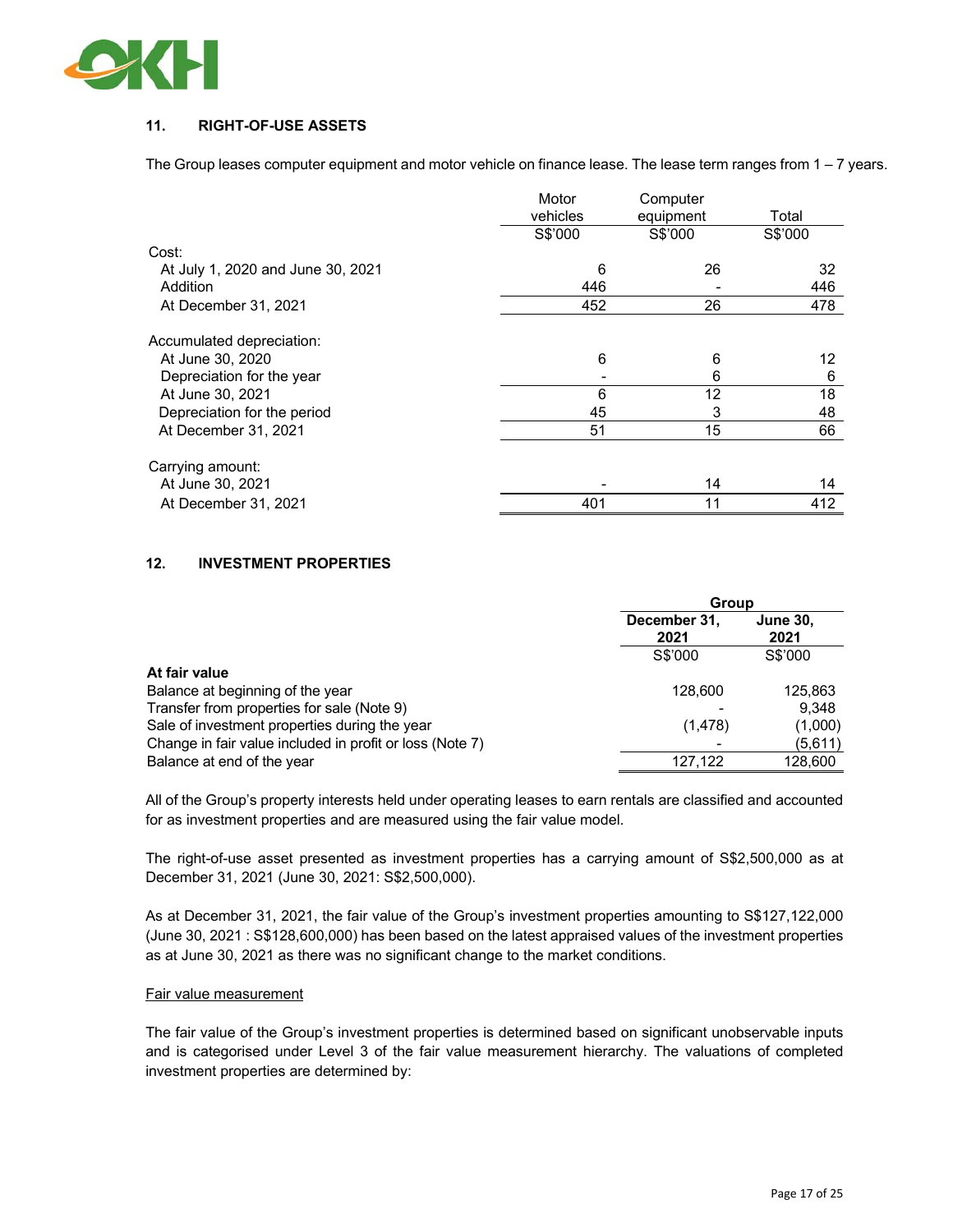

#### **12. INVESTMENT PROPERTIES (CONT'D)**

- market comparable approach that reflects recent sales transaction prices for similar properties; or
- income capitalisation approach, which is arrived at by reference to net rental income allowing for reversionary income potential and market evidence of transaction prices for similar properties in the same locations and conditions, where appropriate. The capitalisation rate adopted is made by reference to the yield rates observed by the valuers for similar properties in the locality and adjusted based on the valuers' knowledge of the factors specific to the respective properties.

There has been no change in the valuation technique used in prior years. In estimating the fair value of the properties, highest and best use of the properties is their current use.

#### **13. INVESTMENT IN ASSOCIATES**

|                                                                       | <b>Group</b>                                    |         |
|-----------------------------------------------------------------------|-------------------------------------------------|---------|
|                                                                       | December 31,<br><b>June 30,</b><br>2021<br>2021 |         |
|                                                                       | S\$'000                                         | S\$'000 |
| Unquoted equity shares, at cost                                       | 30,000                                          | 30,000  |
| Goodwill<br>Share of post-acquisition profits and other comprehensive | 3.987                                           | 3.987   |
| income, net dividend received                                         | 25.258                                          | 25,027  |
|                                                                       | 59.245                                          | 59.014  |

#### Fair value measurement

The Group has an associate with wholly-owned subsidiaries (collectively known as the "Associate Group") that hold investment properties which are leased out and measured at fair value. The financial position and results of the Associate Group which is equity accounted by the Group is largely dependent on the fair values of the underlying investment properties held by the Associate Group.

In estimating the fair values of the underlying investment properties held by the Associate Group, the Group uses market-observable data to the extent it is available. Where Level 1 inputs are not available, the Group engages third party qualified valuers to perform the valuation on a yearly basis.

These estimated fair values may differ significantly from the prices at which these properties and investments can be sold due to the actual negotiations between willing buyers and sellers as well as changes in assumptions and conditions arising from unforeseen events particularly during COVID-19. Consequently, the actual results and the realisation of these properties could differ significantly from the estimated fair values determined. Consequently, the financial position and results of the Associate Group may be impacted with the changes in the estimated fair values of the properties.

#### **14. FINANCIAL ASSET AT FAIR VALUE THROUGH PROFIT OR LOSS**

|                                                                                 | Group                |                         |  |
|---------------------------------------------------------------------------------|----------------------|-------------------------|--|
|                                                                                 | December 31,<br>2021 | <b>June 30,</b><br>2021 |  |
|                                                                                 | S\$'000              | S\$'000                 |  |
| Unquoted equity shares:<br>Financial asset at fair value through profit or loss | 9.000                | 9.000                   |  |

The investment in unquoted equity shares represents a 15% equity interest of Deltanvil Pte Ltd (formerly known as Pan Asia Logistics Holdings Singapore Pte Ltd). The investment in unquoted equity shares was acquired in September 2014 and is recognised as a financial asset measured at fair value through profit or loss.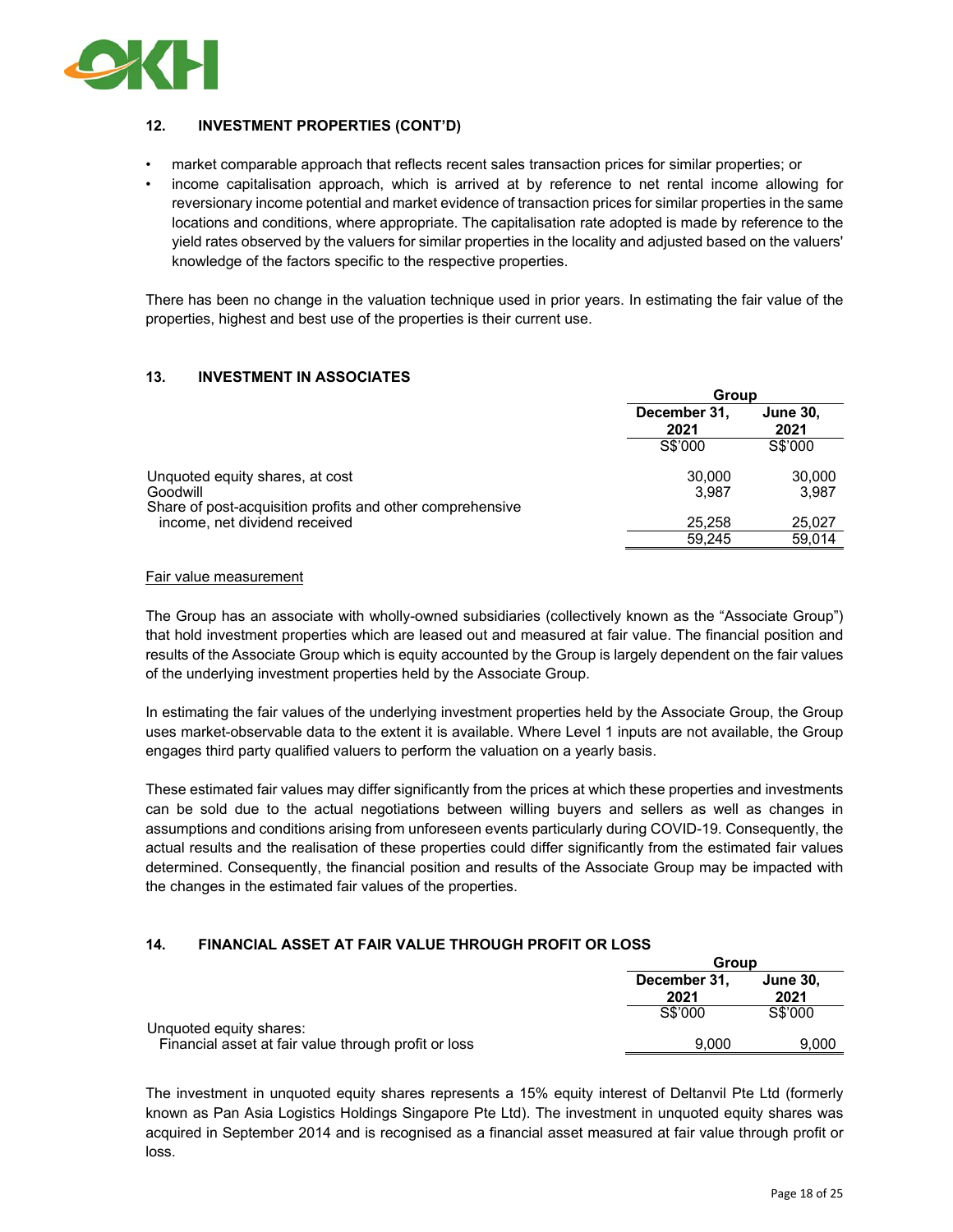

#### **14. FINANCIAL ASSET AT FAIR VALUE THROUGH PROFIT OR LOSS (CONT'D)**

#### Fair value measurement

The fair value of the investment in unquoted equity shares is estimated based on the net asset value approach with fair value hierarchy categorised as Level 3 with significant unobservable inputs relating to the assets and liabilities of the investee. Management considers the net asset value approximates the fair value of its investment due to the following reasons:

- The investee has investment properties measured at fair value, whereby third party qualified valuers are engaged to perform the valuation.
- Investee's non-current liabilities mainly comprise bank loans which carrying amount approximates its fair value. The carrying amounts of the current assets and liabilities in the investee approximate their respective fair values at the end of the reporting period due to their relatively short-term maturity.

#### **15. LEASE LIABILITIES**

|             |                      | Group                   |  |
|-------------|----------------------|-------------------------|--|
|             | December 31,<br>2021 | <b>June 30,</b><br>2021 |  |
|             | S\$'000              | S\$'000                 |  |
| Current     | 889                  | 3,308                   |  |
| Non-current | 222                  | 29                      |  |
|             | 1.111                | 3,337                   |  |

*Reconciliation of liabilities arising from financing activities* 

|                   | At beginning of<br>period | Net financing<br>cash flow | At end of period |
|-------------------|---------------------------|----------------------------|------------------|
| Group             | S\$'000                   | S\$'000                    | S\$'000          |
| December 31, 2021 |                           |                            |                  |
| Bank loans        | 77,822                    | (2, 375)                   | 75,447           |
| Lease liabilities | 3,337                     | (2,226)                    | 1,111            |
|                   | 87,677                    | (6, 518)                   | 81,159           |
|                   | At beginning of<br>year   | Net financing<br>cash flow | At end of year   |
| <b>Group</b>      | S\$'000                   | S\$'000                    | S\$'000          |
| June 30, 2021     |                           |                            |                  |
| Bank loans        | 79,538                    | (1,716)                    | 77,822           |
| Lease liabilities | 8,139                     | (4,802)                    | 3,337            |
|                   | 87,677                    | (6, 518)                   | 81,159           |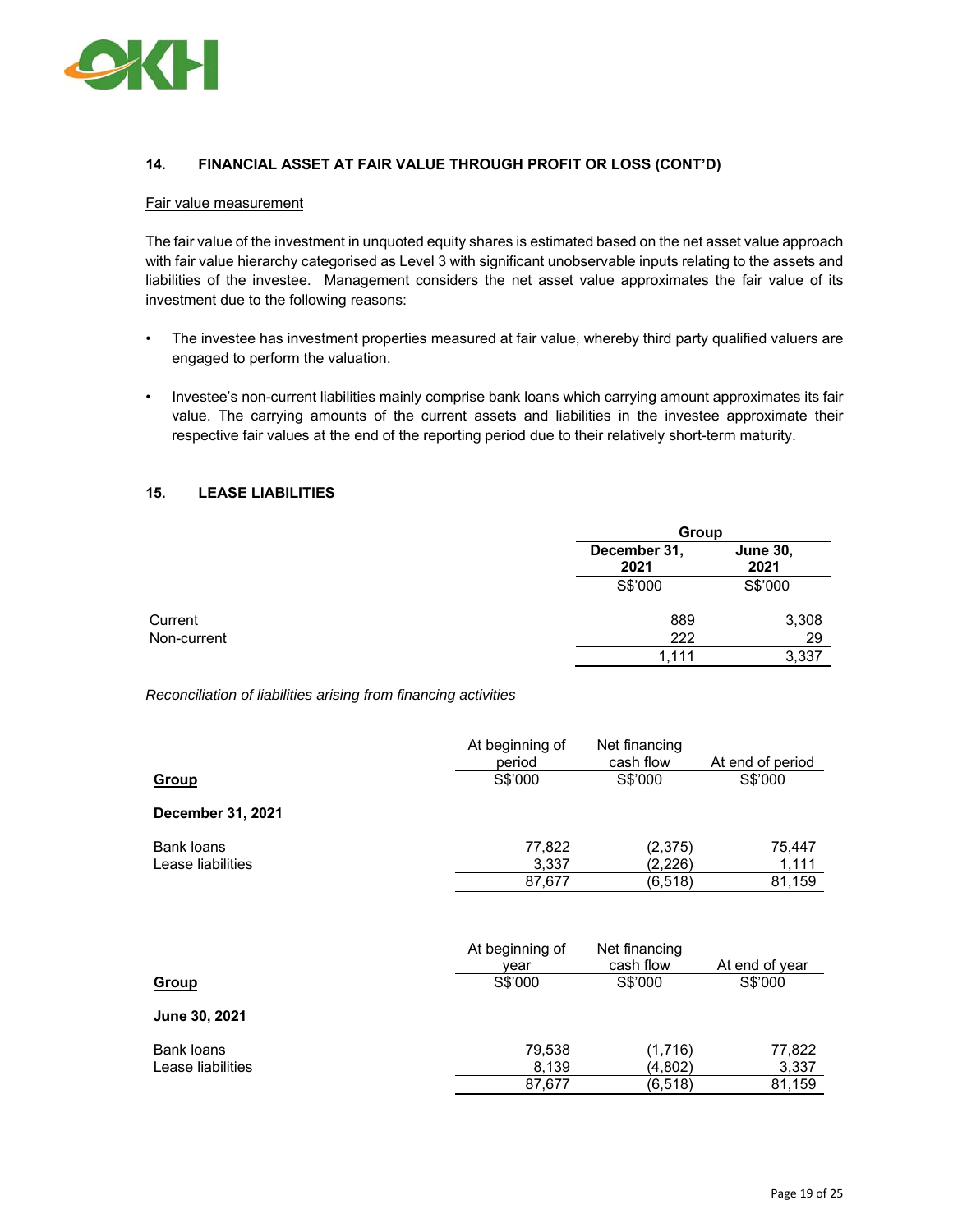

**16. BANK LOANS** 

|                                                     | Group                       |                         |
|-----------------------------------------------------|-----------------------------|-------------------------|
|                                                     | <b>December</b><br>31, 2021 | <b>June 30,</b><br>2021 |
|                                                     | S\$'000                     | S\$'000                 |
| Short-term bank loans                               | 20.540                      | 37,902                  |
| Current portion of long-term bank loans             |                             | 39.920                  |
| Amount due for settlement within 12 months, secured |                             |                         |
| (shown under current liabilities)                   | 20,540                      | 77,822                  |
| Long-term bank loans repayable as follows:          |                             |                         |
| More than one year, but not exceeding two years     |                             |                         |
| More than two years, but not more than five years   | 54,907                      |                         |
| More than five years                                |                             |                         |
| Amount due for settlement after 12 months, secured  |                             |                         |
| (shown under non-current liabilities)               | 54,907                      |                         |
| Total                                               | 75.447                      | 77.822                  |

As at June 30, 2021, the Group had not complied with a financial covenant relating to a bank loan amounting to S\$37,902,000 of which S\$17,302,000 is contractually due in 2024 and hence, was reclassified to current liabilities, the non-compliance with the financial covenant was subsequently cured as at December 31, 2021. Subsequent to June 30, 2021, the Group had also renewed a current portion of the long-term bank loan amounting to S\$24,192,000 for a further 3 years.

The bank loans of the Group are secured over certain investment properties, the properties for sale of the Group and corporate guarantees issued by the Company.

#### **17. LOANS DUE TO A SHAREHOLDER**

As at December 31, 2021, the Company has three (June 30, 2021: three) loans due to a shareholder, Haiyi Holdings Pte. Ltd. The loans are due for repayment in July 2022.

Two of the loans are secured on the Group's entire shareholding in Equalbase Pte Ltd (formerly known as Pan Asia Logistics Investment Holdings Pte Ltd) and Deltanvil Pte Ltd (formerly known as Pan Asia Logistics Holdings Singapore Pte Ltd).

In addition to the related party transactions disclosed elsewhere in the condensed interim financial statements, the Group has entered into the following significant related party transaction with a related party:

|                                                       |                                        | Group                                  |  |  |
|-------------------------------------------------------|----------------------------------------|----------------------------------------|--|--|
|                                                       | 6 months ended<br>December 31,<br>2021 | 6 months ended<br>December 31,<br>2020 |  |  |
|                                                       | S\$'000                                | S\$'000                                |  |  |
| Shareholder<br>Interest on loans due to a shareholder | 1,053                                  | 1,053                                  |  |  |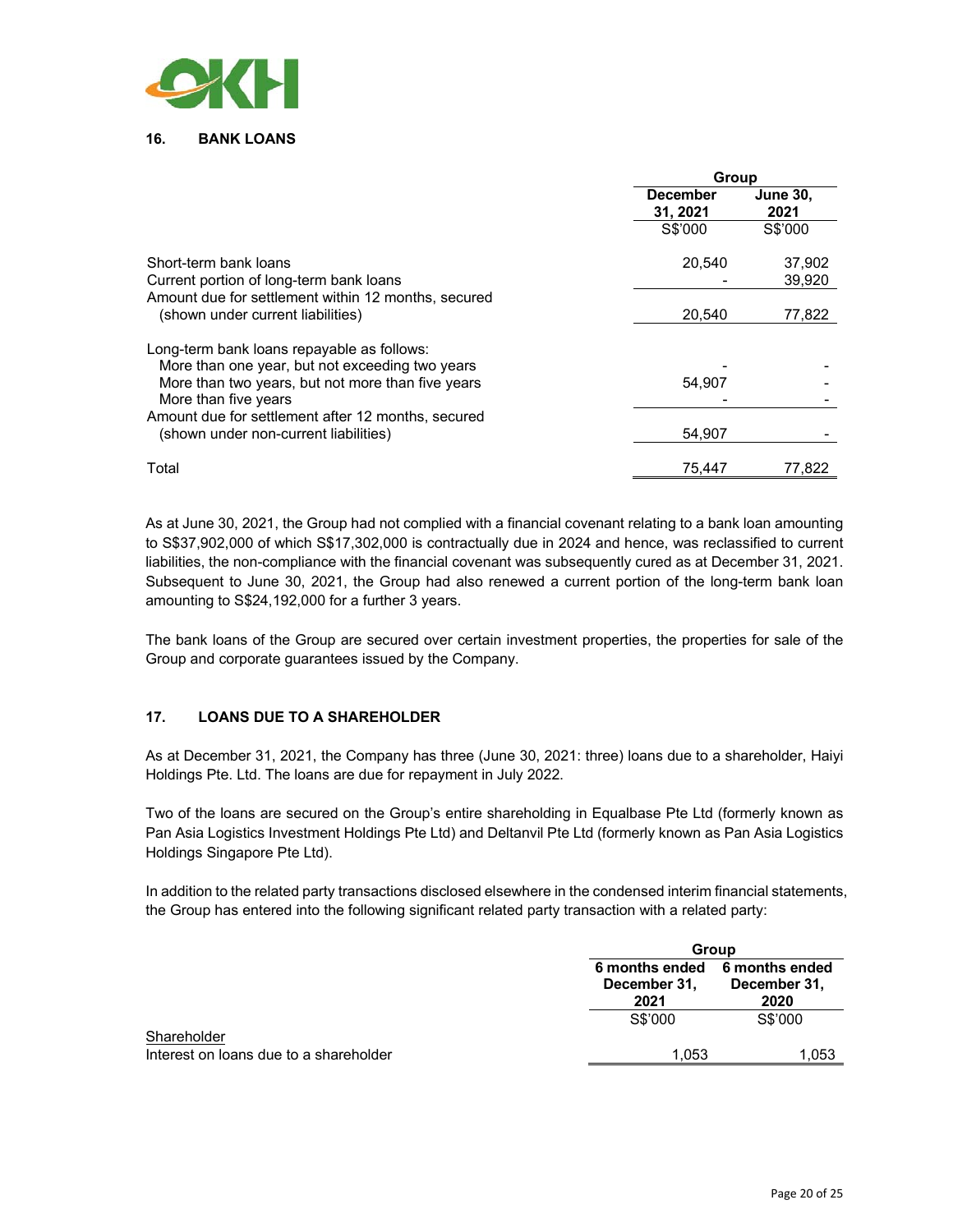

#### **18. SHARE CAPITAL**

|                                                          | Company                        |                         |                      |                         |
|----------------------------------------------------------|--------------------------------|-------------------------|----------------------|-------------------------|
|                                                          | December 31,<br>2021           | <b>June 30,</b><br>2021 | December 31,<br>2021 | <b>June 30,</b><br>2021 |
|                                                          | Number of ordinary shares '000 |                         | S\$'000              | S\$'000                 |
| Issued and fully paid up:<br>At the beginning and end of |                                |                         |                      |                         |
| the year                                                 | 1,128,657                      | 1,128,657               | 8.936                | 8,936                   |

There were no treasury shares and subsidiary holdings as at December 31, 2021 and June 30, 2021.

### **19. EARNINGS PER ORDINARY SHARE**

|                                                                                                                                                 | Group                                     |                                           |        |
|-------------------------------------------------------------------------------------------------------------------------------------------------|-------------------------------------------|-------------------------------------------|--------|
|                                                                                                                                                 | 6 months<br>ended<br>December 31,<br>2021 | 6 months<br>ended<br>December 31,<br>2020 | Change |
| Basic and diluted earnings per share<br>Earnings per ordinary share based on the weighted<br>average number of ordinary shares on issue (cents) | 0.47                                      | 0.42                                      | 11.7%  |
| Total number of issued ordinary shares                                                                                                          | 1,128,657,445                             | 1,128,657,445                             |        |

#### **20. NET ASSET VALUE PER ORDINARY SHARE**

|                                                                                                                                                            | Group                |                         |        |
|------------------------------------------------------------------------------------------------------------------------------------------------------------|----------------------|-------------------------|--------|
|                                                                                                                                                            | December 31,<br>2021 | <b>June 30,</b><br>2021 | Change |
| Net asset value per ordinary share based on<br>existing issued share capital as at the end of the<br>period reported on (cents) (excluding non-controlling |                      |                         |        |
| interests)                                                                                                                                                 | 6.72                 | 6.32                    | 6.3%   |
| Total number of issued ordinary shares                                                                                                                     | 1,128,657,445        | 1,128,657,445           |        |

|                                                                                                                                                            | Company              |                         |         |
|------------------------------------------------------------------------------------------------------------------------------------------------------------|----------------------|-------------------------|---------|
|                                                                                                                                                            | December 31,<br>2021 | <b>June 30,</b><br>2021 | Change  |
| Net asset value per ordinary share based on<br>existing issued share capital as at the end of the<br>period reported on (cents) (excluding non-controlling |                      |                         |         |
| interests)                                                                                                                                                 | (2.18)               | (2.15)                  | $1.4\%$ |
| Total number of issued ordinary shares                                                                                                                     | 1,128,657,445        | 1,128,657,445           |         |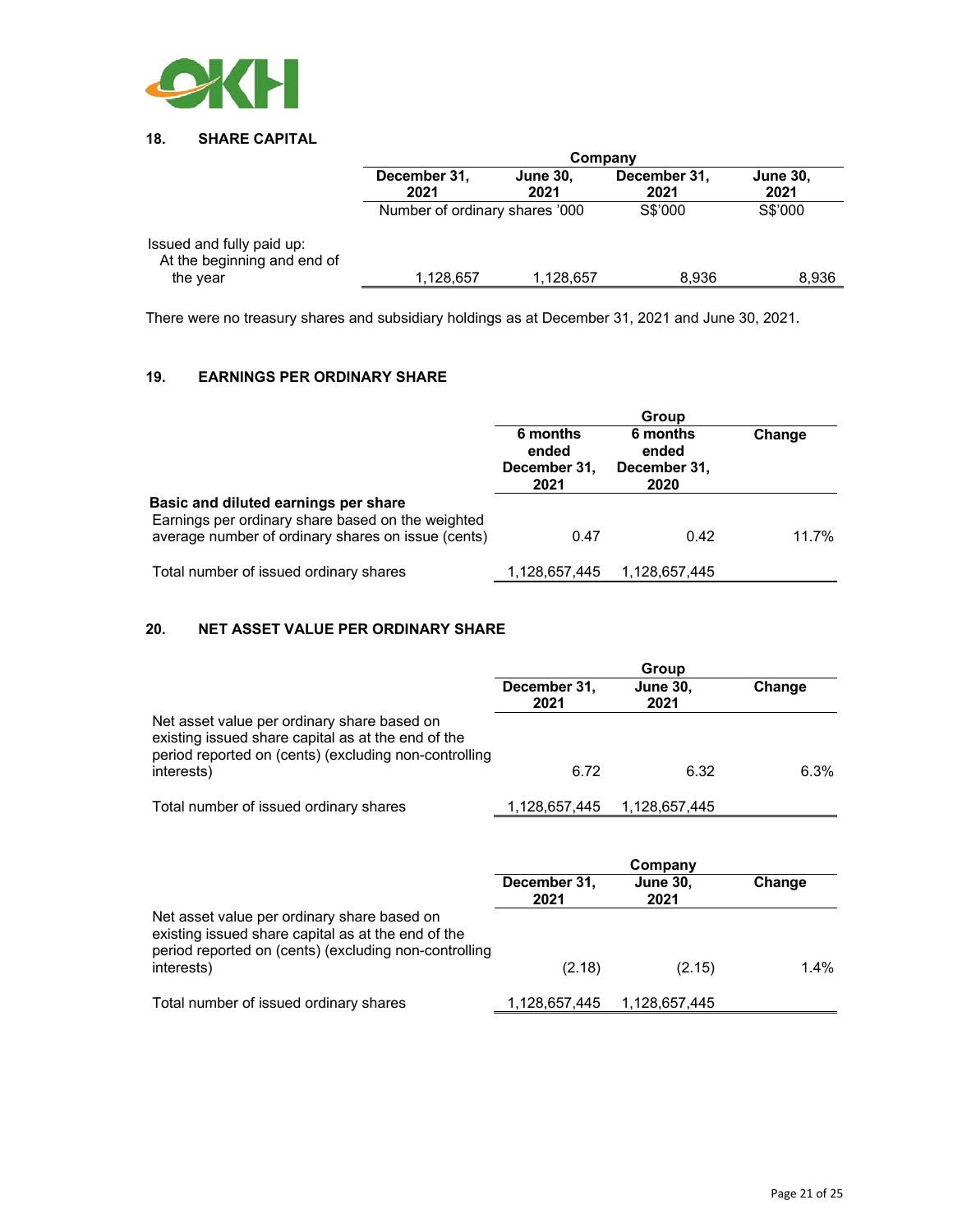

#### **F. OTHER INFORMATION REQUIRED BY LISTING RULE**

#### **1. Review**

The condensed interim consolidated statement of financial position of OKH Global Ltd and its subsidiaries as at December 31, 2021 and the related condensed interim consolidated profit or loss and other comprehensive income, condensed interim consolidated statement of changes in equity and condensed interim consolidated statement of cash flows for the six-month period then ended and certain explanatory notes have not been audited or reviewed.

#### **2. Review of performance of the group**

#### **Condensed interim consolidated statement of profit or loss and other comprehensive income**

#### **Revenue**

The Group posted revenue of approximately S\$8.15 million in the 6 months ended December 31, 2021 ("HYFY2022") as compared to S\$8.09 million in the 6 months ended December 31, 2020 ("HYFY2021"). The slight increase in the reported revenue for HYFY2022 was attributed to the Group's property investment segment due to increased leasing activities and increase in construction services provided by the Group's construction segment.

#### **Gross profit ("GP") / Gross profit margin ("GPM")**

The Group recorded a marginal increase in gross profit of approximately S\$7.52 million in HYFY2022 as compared to approximately S\$7.51 million in HYFY2021. As a result, the Group's GPM has no significant change when comparing HYFY2022 to HYFY2021.

#### **Other income**

Other income for HYFY2022 was higher at approximately S\$0.93 million as compared to S\$0.55 million in HYFY2021. Amongst others, the increase was largely attributed to the higher grant income received in HYFY2022 and the gain from disposal of property, plant and equipment.

#### **General and administrative expenses**

General and administrative expenses decreased by 5.0% from approximately S\$2.46 million in HYFY2021 to S\$2.33 million in HYFY2022. The decrease was largely due to lower maintenance funds paid for properties managed by the MCST and lower staff and related costs.

#### **Finance costs**

Finance costs decreased by 5.1% from approximately S\$2.00 million in HYFY2021 to S\$1.90 million in HYFY2022. The decrease was due to the lower outstanding bank loans in HYFY2022 as compared to HYFY2021.

#### **Share of profits of associates**

Share of profits of associate decreased to S\$1.02 million in HYFY2022 from S\$1.11 million in HYFY2021 mainly due to higher repair and maintenance cost incurred for their properties.

#### **Income tax credit**

For HYFY2022, income tax credit amounts to S\$0.04 million as compared to S\$nil in HYFY2021 due to refund for overpayment of tax in the previous financial year.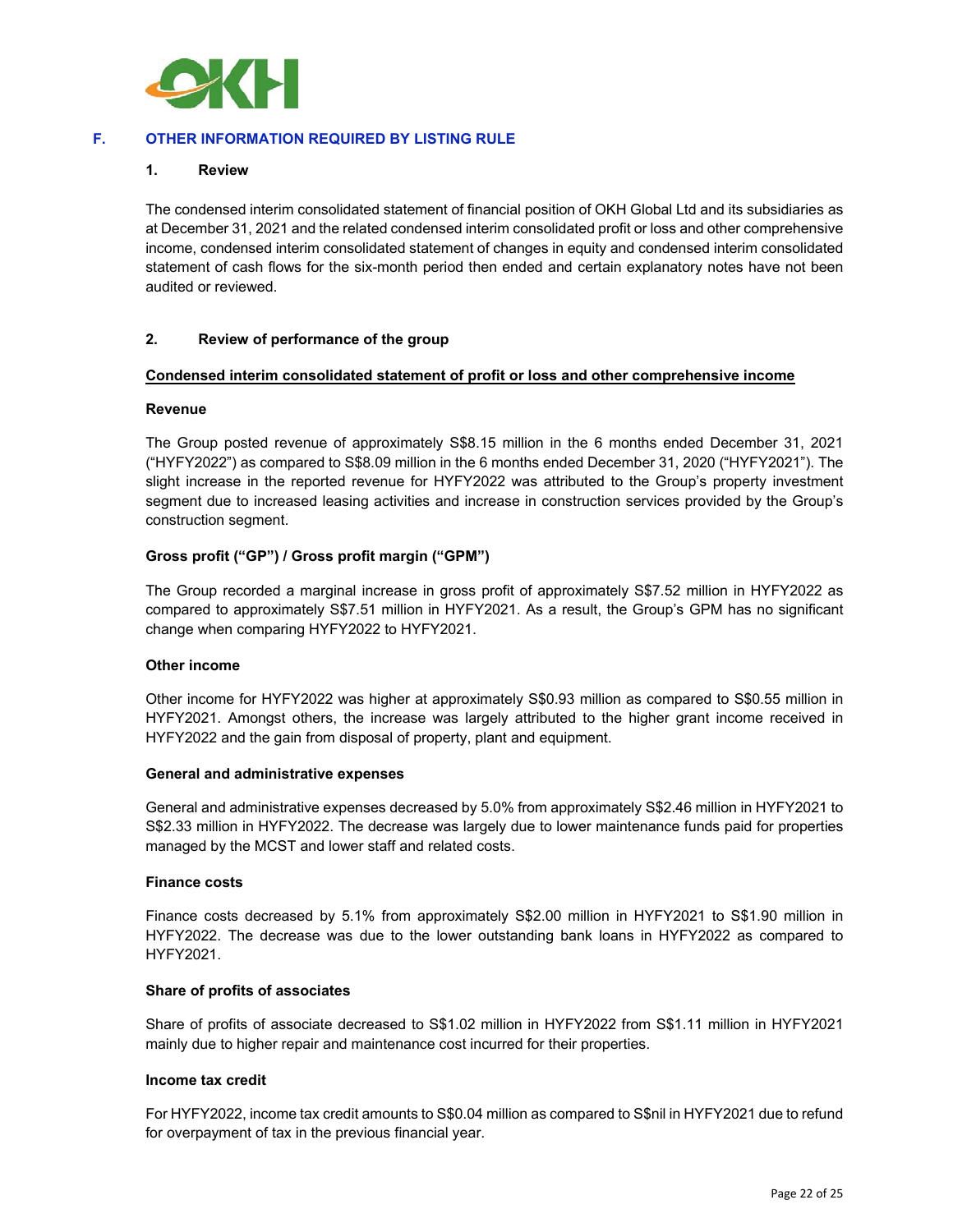

#### **Profit for the period**

As a result of the foregoing, the Group registered a total profit of approximately S\$5.23 million in HYFY2022 as compared to S\$4.71 million in HYFY2021.

#### **Condensed interim statements of financial position**

As at December 31, 2021, total current assets stood at approximately S\$18.41 million as compared to S\$16.75 million as at June 30, 2021. The increase in total current assets is mainly due to the higher cash and bank balances partially offset by the decrease in trade and other receivables.

Total non-current assets stood at approximately S\$195.80 million as at December 31, 2021 as compared to approximately S\$196.65 million as at June 30, 2021. The decrease was a result of the sale of 1 unit of investment property which was partially offset by the increase in investment of associates due to the share of profits from the associates.

As at December 31, 2021, total current liabilities decreased to approximately S\$82.95 million as compared to approximately S\$90.17 million as at June 30, 2021. This was largely attributed to reclassification of a bank loans from current liabilities to non-current labilities as the maturity date of the bank loans were extended. The decrease was partially offset by the reclassification of the loans to a shareholder from non-current liabilities to current liabilities as its maturity date is in July 2022.

Total non-current liabilities increased to approximately S\$55.13 million as at December 31, 2021 as compared to approximately S\$51.57 million as at June 30, 2021. The increase was largely due to reclassification of bank loans from current liabilities to non-current labilities which was partially offset by the reclassification of the loans to a shareholder from non-current liabilities to current liabilities.

#### **Condensed interim consolidated statement of cash flows**

#### **Net cash from operating activities**

For the 6 months ended December 31, 2021, the Group generated a net cash from operating activities of approximately S\$5.47 million as compared to a net cash of approximately S\$4.53 million in for the corresponding period in the preceding financial year. The net cash inflow was primarily due to the collection from rental of investment properties and lower interest paid.

#### **Net cash from investing activities**

The Group recorded a net cash of approximately S\$1.16 million for the 6 months period ended December 31, 2021 from investing activities as compared to net cash from investing activities of approximately S\$1,000 in the corresponding period in the preceding year. The net cash inflow in for the 6 months ended December 31, 2021 is largely due to proceeds from the disposal of investment property and property, plant and equipment in the current period which was partially offset by the purchase of property, plant and equipment.

#### **Net cash used in financing activities**

The Group recorded net cash used in financing activities of approximately S\$4.60 million in the 6 months ended December 31, 2021 as compared to a net cash used of S\$2.87 million in the corresponding period last year. The net cash outflow was largely due to a repayment of bank loans and lease liabilities.

As a result of the above, the Group recorded a net increase in cash and cash equivalents of approximately S\$2.03 million for the 6 months period ended December 31, 2021.

Cash and cash equivalents as at December 31, 2021 stood at S\$12.65 million.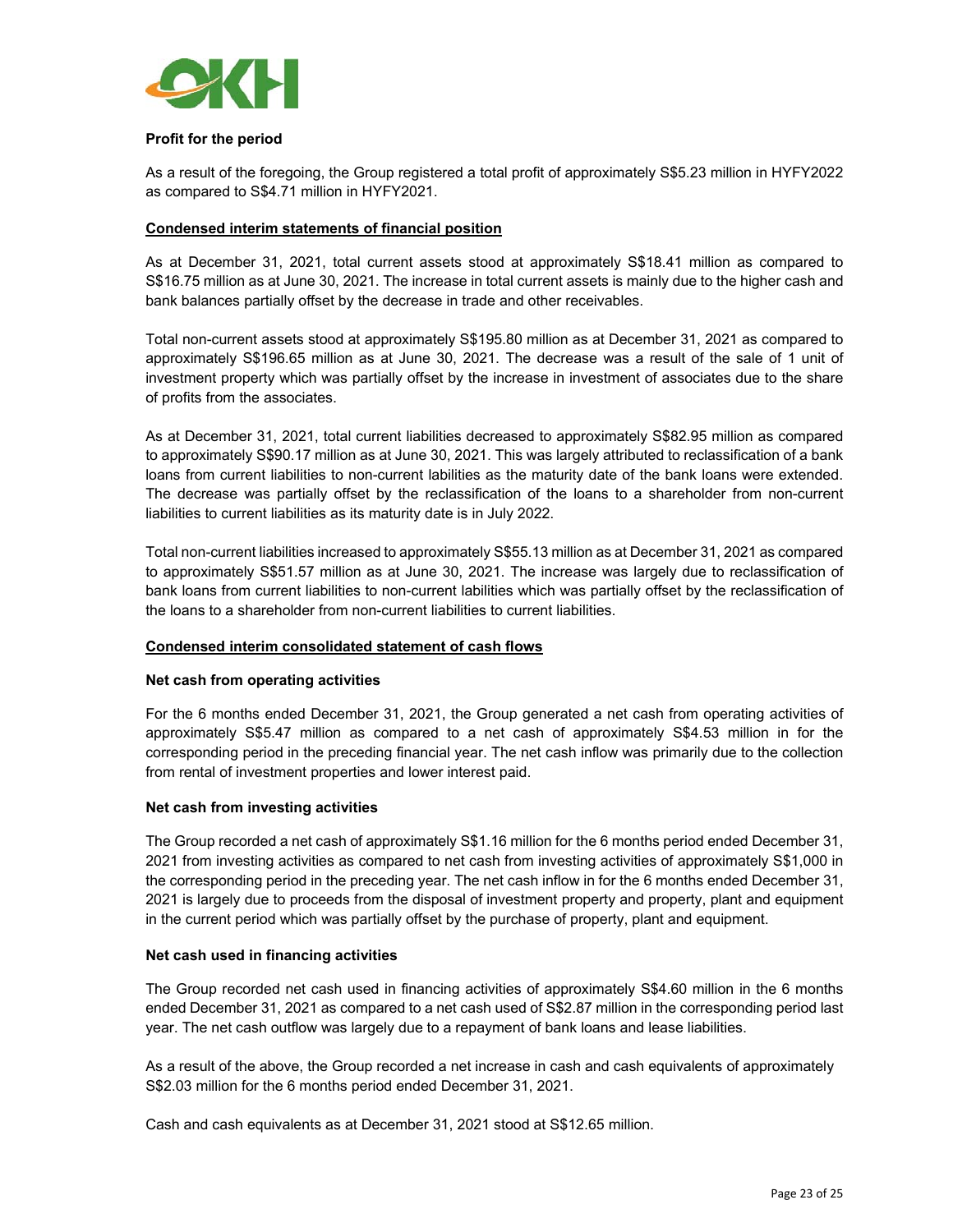

**3. Where a forecast, or a prospect statement, has been previously disclosed to shareholders, any variance between it and the actual results** 

Not applicable.

**4. A commentary at the date of the announcement of the significant trends and competitive conditions of the industry in which the Group operates and any known factors or events that may affect the Group in the next operating period and the next 12 months** 

The current state of the industrial real estate market in Singapore continues to remain challenging amidst the COVID-19 pandemic. This has impacted global economies and many businesses. There is no certainty on when the global economy will recover to pre-COVID-19 levels and when each country will fully resume normal business operations and/or normal daily social activities.

In accordance to guidelines issued by the relevant authorities, the Group has established precautionary measures to protect the health and safety of our employees and the Group will implement additional shortterm precautionary measures, as and when required.

The Group owns a portfolio of development and investment properties. As part of its continuous review, the Group is assessing the relevance of the properties against its overall strategies. The Group may monetise some of these assets through sales so as to further strengthen the financial strength of the Group as it explores new business opportunities.

#### **5. Dividend Information**

No dividends have been declared or recommended as the funds are retained for working capital purposes.

#### **6. Interested person transactions**

The Company has not obtained a general mandate from shareholders for IPTs. The Group did not obtain a mandate under Rule 920(1)(a)(ii). The value of interested person transactions entered into during the period under review were as follows:-.

| Name of interested party                   | Nature of<br>relationship  | Aggregate value of all interested<br>person transaction during the<br>financial period under review<br>(excluding transactions conducted<br>under shareholders' mandate<br>pursuant to Rule 920) | Aggregate value of all interested<br>person transactions conducted<br>under shareholders' mandate<br>pursuant to Rule 920 |
|--------------------------------------------|----------------------------|--------------------------------------------------------------------------------------------------------------------------------------------------------------------------------------------------|---------------------------------------------------------------------------------------------------------------------------|
|                                            |                            | S\$'000                                                                                                                                                                                          | S\$'000                                                                                                                   |
| Haiyi Holdings Pte Ltd<br>Interest on loan | Controlling<br>shareholder | 1.053                                                                                                                                                                                            |                                                                                                                           |

#### **7. Confirmation that the issuer has procured undertaking from all its directors and executive officers under Rule 720(1)**

The Company hereby confirms that it has procured undertakings from all its directors and executive officers under Rule 720(1).